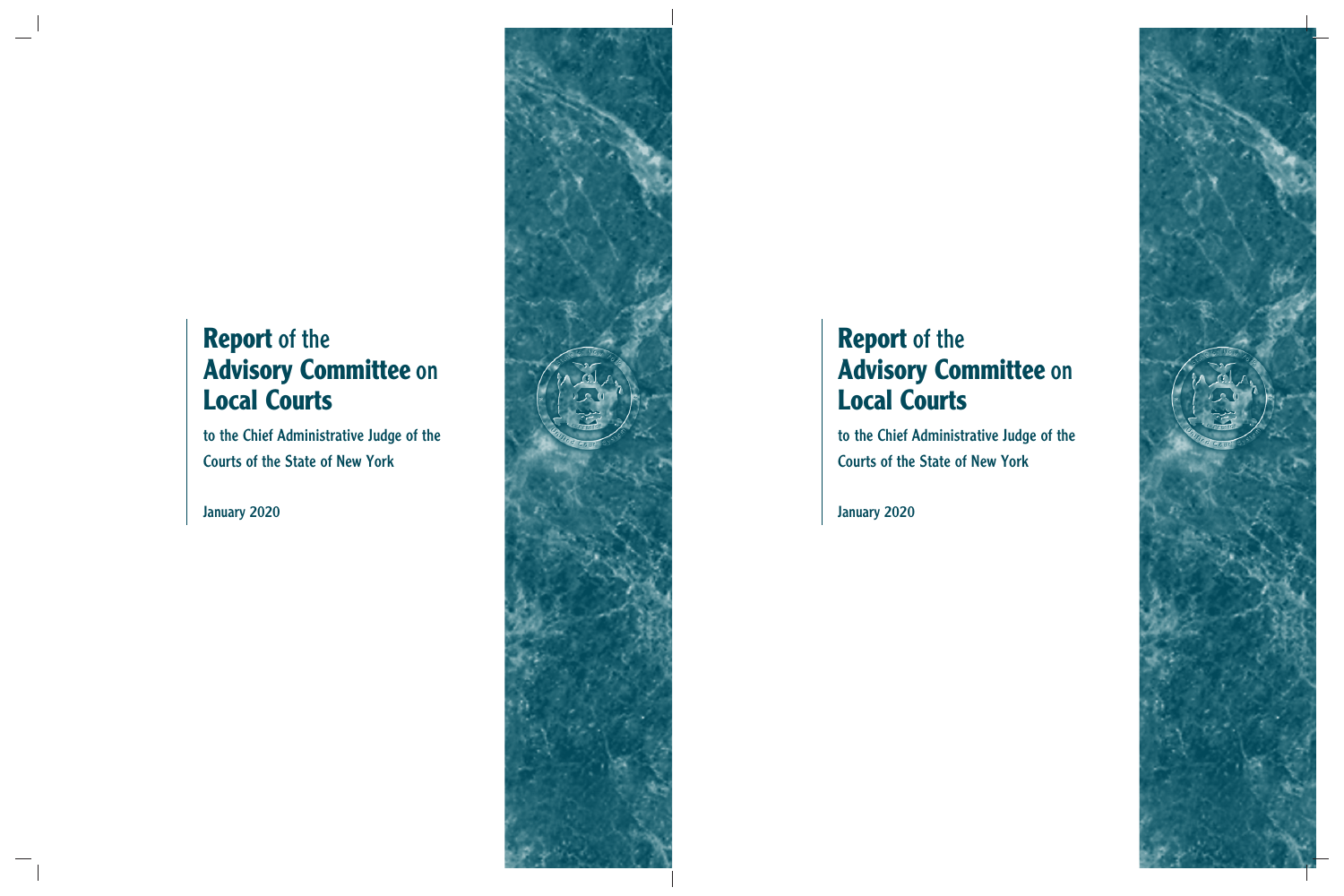|    |                                                                                                                                            | 3  |
|----|--------------------------------------------------------------------------------------------------------------------------------------------|----|
|    |                                                                                                                                            | 6  |
| 1. | Service on the Secretary of State                                                                                                          |    |
|    | (UCCA §404(e) [new]; UCDA §404(e) [new];                                                                                                   | 6  |
| 2. | Proof of Damages                                                                                                                           |    |
|    |                                                                                                                                            | 8  |
| 3. | LLCs to Appear by Member Manager                                                                                                           |    |
|    | (UCCA §1809-A; UDCA §1809-A; UJCA §1809-A;                                                                                                 |    |
|    |                                                                                                                                            | 10 |
|    |                                                                                                                                            | 13 |
| 1. | Service of Supporting Depositions                                                                                                          |    |
|    |                                                                                                                                            | 13 |
| 2. | Requiring Open File Discovery in Prosecutions of Alcohol                                                                                   |    |
|    | And Drug Related Offenses under the Vehicle & Traffic Law                                                                                  | 16 |
|    |                                                                                                                                            |    |
| 3. | Authorizing Courts to Render Default Judgments for Failure to<br>Appear in Court on Charge of Unlawful Possession of an Alcoholic Beverage |    |
|    | with the Intent to Consume by Persons under the Age of Twenty-One Years                                                                    |    |
|    |                                                                                                                                            | 18 |
| 4. | Extending to Probation Departments and Courts Outside                                                                                      |    |
|    | New York City Waiver of Pre-sentence Investigations and                                                                                    |    |
|    | Reports in Certain Cases                                                                                                                   | 22 |
| 5. | Fine and Conditional Discharge Upon Conviction for                                                                                         |    |
|    | Driving While Ability Impaired                                                                                                             |    |
|    |                                                                                                                                            | 24 |
| 6. | Authorizing Judicial Hearing Officers to Accept Certain Guilty Pleas                                                                       |    |
|    |                                                                                                                                            | 27 |

# **TABLE OF CONTENTS**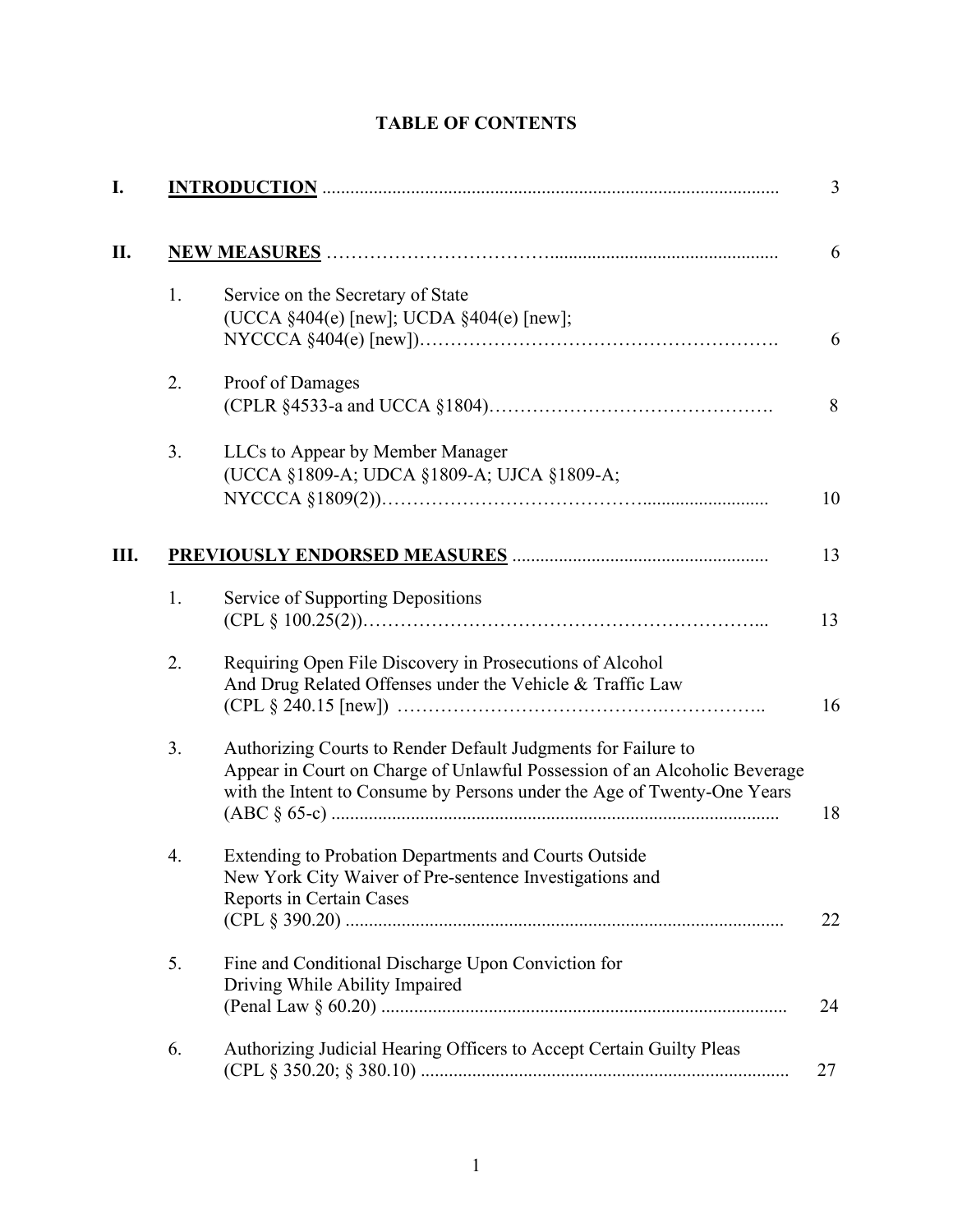|     | 7.  | Expanding Statewide the Current Authority for Single-Judge<br>Trials in B Misdemeanor Cases                                              |    |
|-----|-----|------------------------------------------------------------------------------------------------------------------------------------------|----|
|     |     |                                                                                                                                          | 30 |
|     | 8.  | Sealing Court Records of Action Dismissed on Motion<br>of Prosecutor                                                                     |    |
|     |     |                                                                                                                                          | 32 |
|     | 9.  | Dangerous Dog Proceedings: Providing Courts with Discretion<br>to Direct Seizure of a Dog after an Evidentiary Hearing                   | 34 |
|     | 10. | Increasing the Penalty in Multiple Arrests for Driving Without a License<br>(VTL § 511(1)(b), (c); § 511(2)(a)(i); § 511(3)(a)(v) [new]) | 36 |
|     | 11. | Increasing the Permissible Term of Imprisonment of<br>a "Split Sentence"                                                                 |    |
|     |     |                                                                                                                                          | 39 |
| IV. |     | <b>FUTURE MATTERS</b>                                                                                                                    | 43 |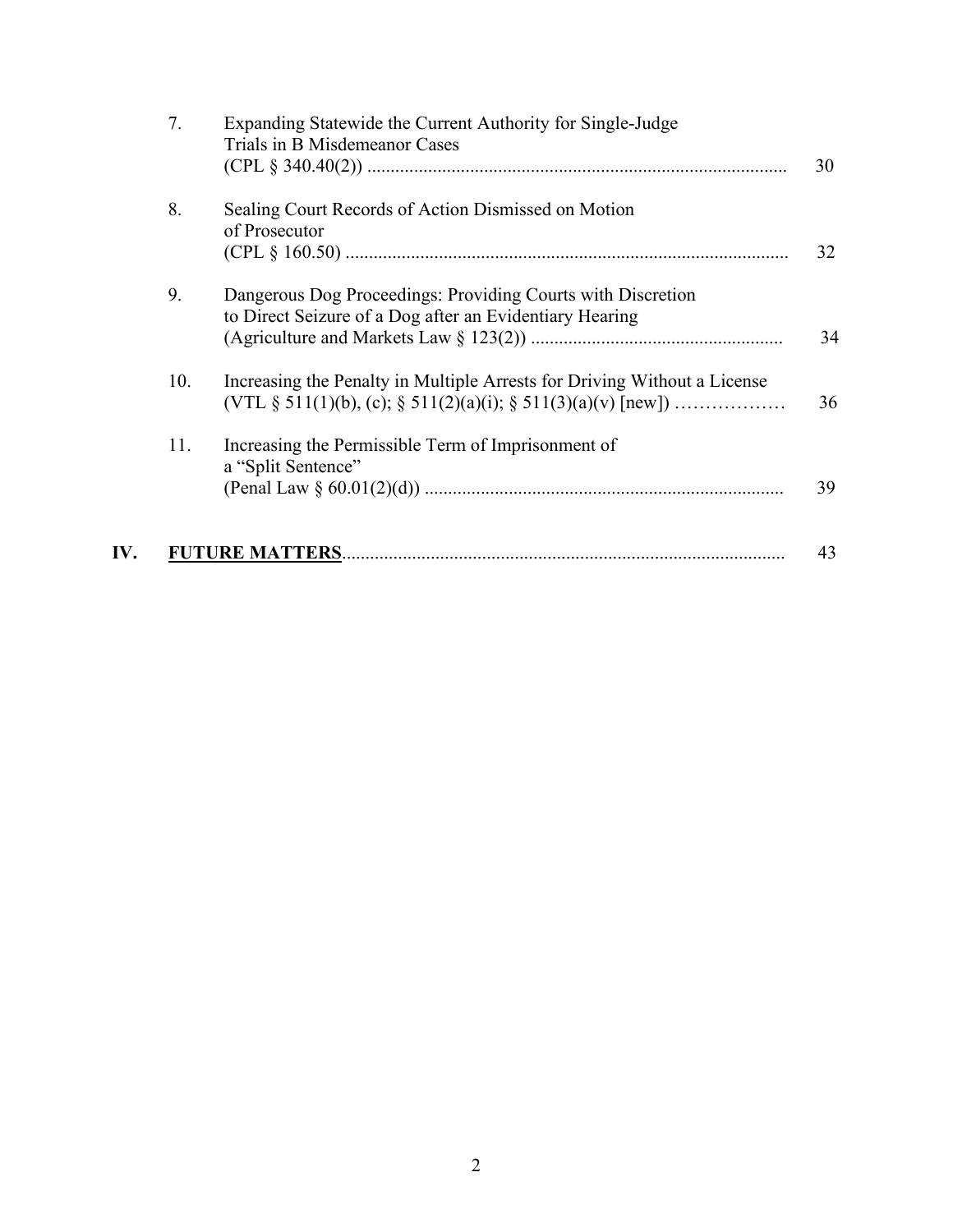#### **I. INTRODUCTION**

The Local Courts Advisory Committee is one of five standing advisory committees established by the Chief Administrative Judge pursuant to Judiciary Law  $\S 212(1)(q)$ . The Committee advises the Chief Administrative Judge on legal and operational issues relating to the New York City Civil Court, New York City Criminal Court, District Courts on Long Island, City Courts outside New York City, and Town and Village Courts. The Committee is comprised of judges, clerks and attorneys serving and practicing in the above-named courts. It serves as a liaison with the professional associations of the judges and clerks of these courts and coordinates its actions and recommendations with other advisory committees established by the Chief Administrative Judge. In addition to its legislative program, the Committee reviews and makes recommendations concerning existing court policies, rules and forms. During 2019, the Committee again reviewed and commented on a wide range of issues affecting the local courts.

This Annual Report for 2020 contains fifteen (15) measures developed on the basis of the Committee's studies, examination of decisional law, and suggestions received from the bench and bar.

## **New Proposals**

The Committee remains committed to submitting a streamlined, high-priority list of legislative and rulemaking measures. This year the Committee is recommending fifteen (15) measures, four (4) of which are new.

# **Priorities**

The Committee's program for 2020 focuses on initiatives that, if enacted, would promote more effective, comprehensive adjudication, improve court efficiency, and reduce litigation cost and delay across multiple areas of practice.

The Committee continues to recommend an amendment to the Criminal Procedure Law providing that roadside service of an affidavit of service of a supporting deposition that is given concurrent with the issuing of the ticket satisfies service requirements.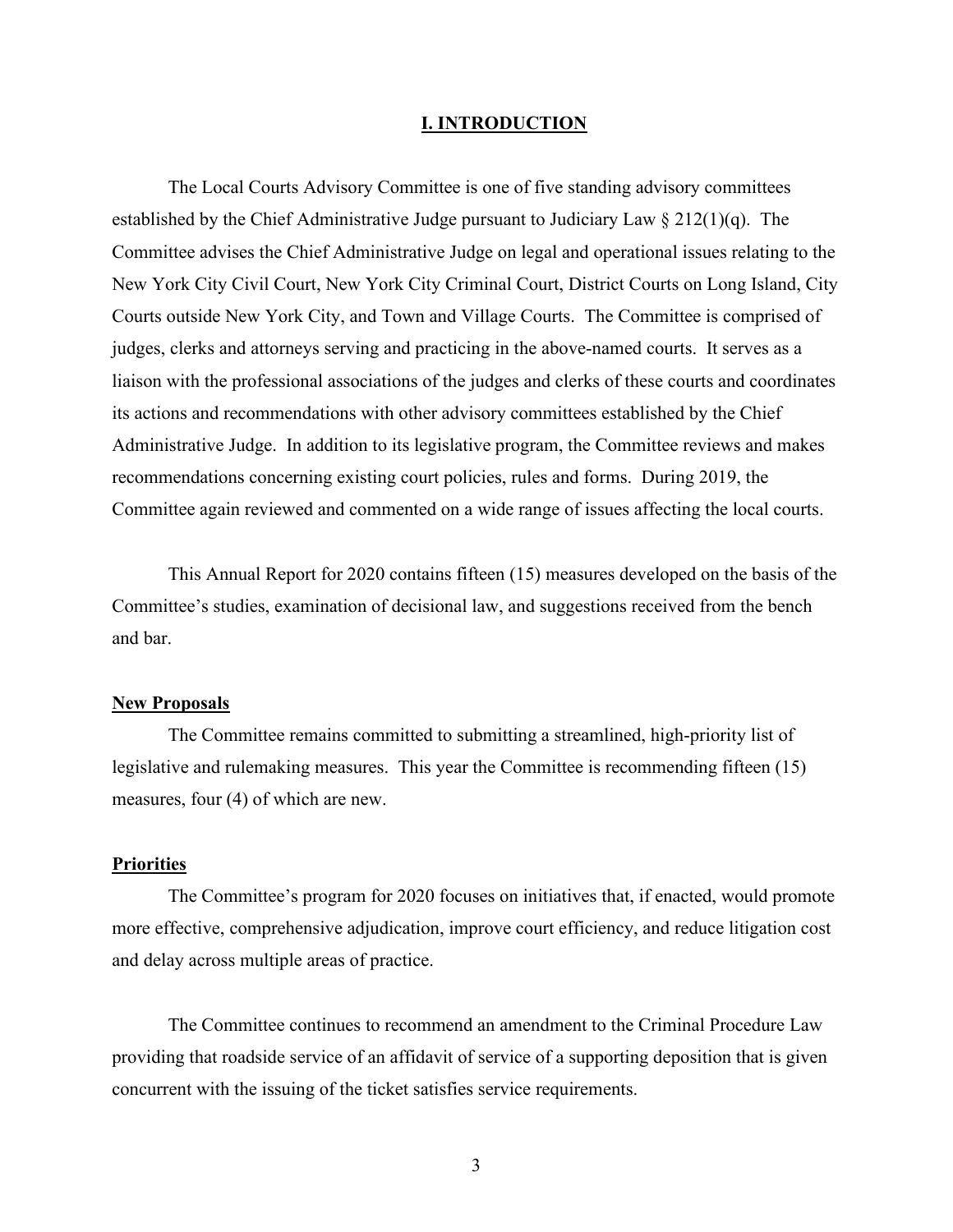In addition, the Committee proposes an amendment to the Civil Practice Law and Rules to establish parity with the Uniform Justice Court Act, so as not to require greater proof to make a prima facie case for damages in cases of lesser amounts than in cases of greater amounts.

The Committee also continues to propose amendments of the Criminal Procedure Law to allow for waiver of pre-sentence investigation reports in all local criminal courts (rather than the New York City Criminal Court only) where a negotiated sentence of imprisonment for a term of one year or less is mutually agreed upon by the parties, with the consent of the judge, and no sentence of probation is imposed; and to authorize Judicial Hearing Officers to accept certain guilty pleas.

The Committee continues to recommend the enactment of a new Criminal Procedure Law § 240.15 to require open file discovery in prosecutions of alcohol and drug related offenses under the Vehicle and Traffic Law. In addition, the Committee once again recommends a proposal relating to persons who fail without justification to appear in court to answer charges of unlawful possession of alcohol. The proposal would amend Alcoholic Beverage Control Law § 65(c) by authorizing courts to render civil default judgments for unjustified failure to appear in court on a charge of under-age possession of alcohol. This measure would promote the goal of discouraging underage drinking without requiring the harsher consequences that may flow from suspension of a driver's license under the Vehicle and Traffic Law.

In order to improve the administration of justice, address the collateral consequences of court proceedings, and promote offender accountability, the Committee recommends measures to authorize the sealing of court records in a criminal matter where the charges are dismissed on the People's motion; and, to authorize the imposition of the sentence of a fine and conditional discharge upon conviction for the offense of driving while impaired.

The Committee expresses its advance appreciation to the Legislature and the Administrative Board of the Courts for considering this Annual Report, and welcomes comments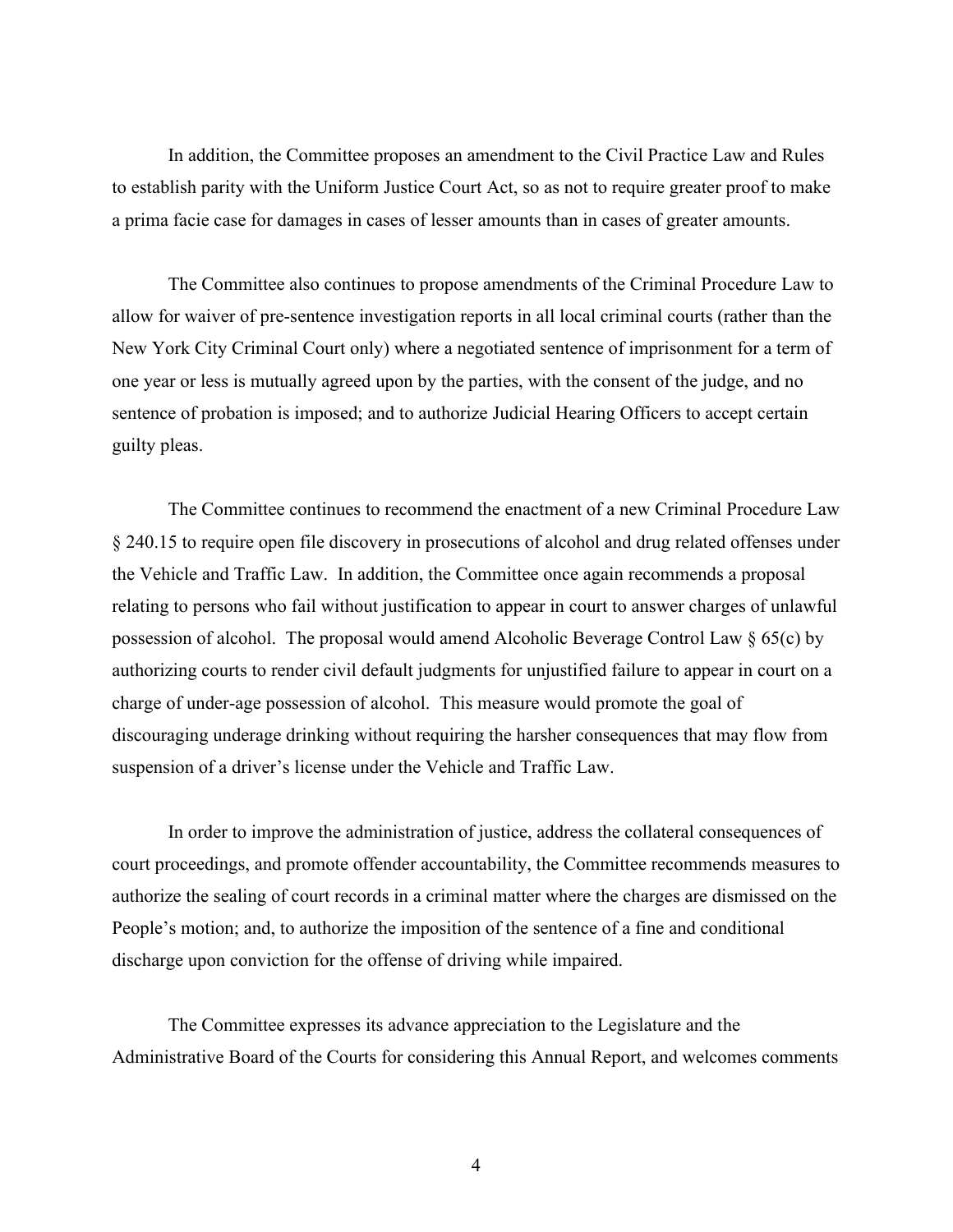and suggestions from the Legislature, the Judiciary, the Bar and the public concerning issues that arise in the local courts. Comments and suggestions may be addressed throughout the year to:

> Jessica M. Cherry, Counsel Local Courts Advisory Committee Office of Court Administration 4 ESP, Suite 2001 Empire State Plaza Albany, New York 12223 jcherry@nycourts.gov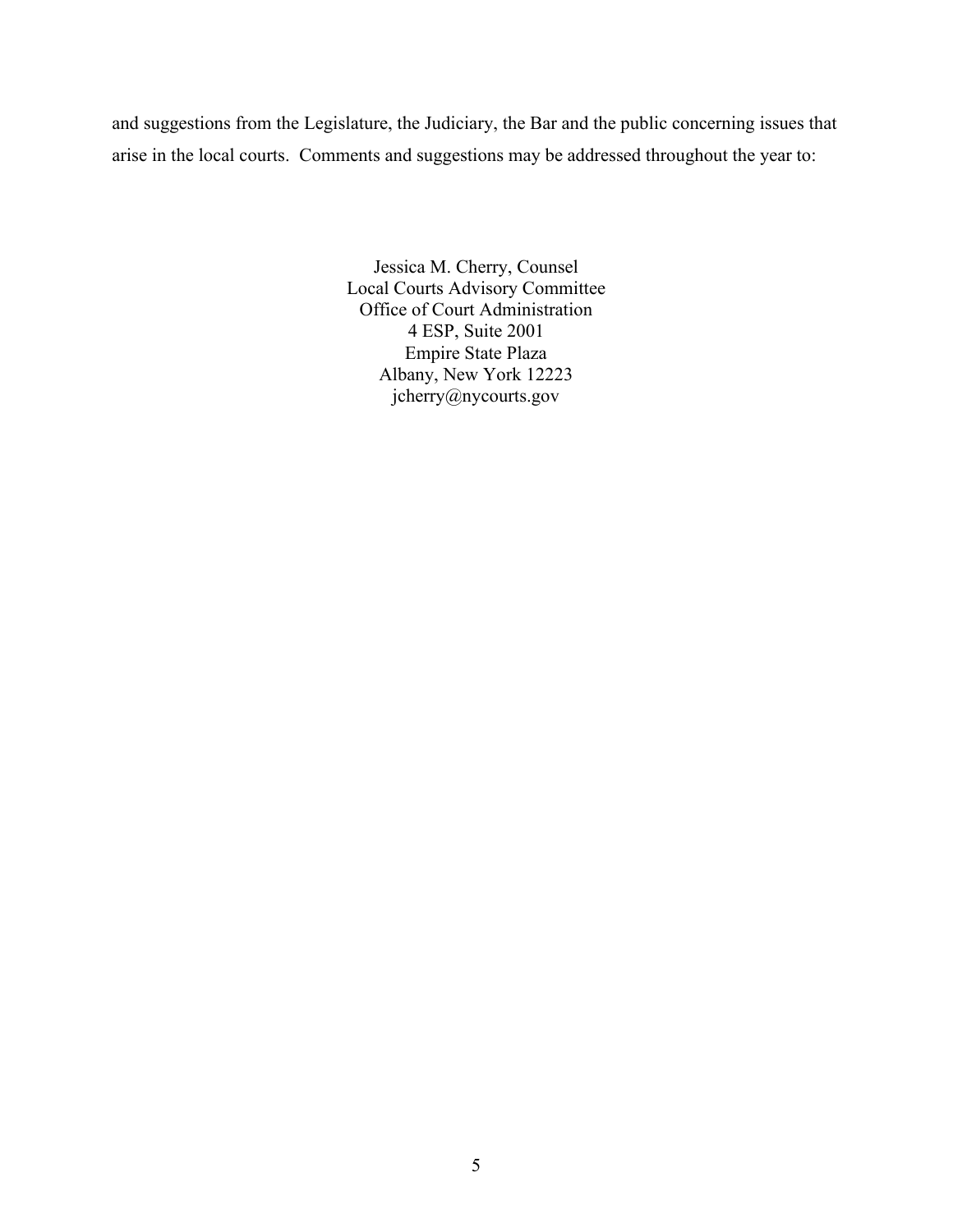## **II. NEW MEASURES**

## 1. Service on the Secretary of State (UCCA §404(e); UDCA §404(e); NYCCCA §404(e) (new))

This measure proposes to amend the Uniform City Court Act, Uniform District Court Act, and the New York City Civil Court Act to add a provision permitting service of process upon the Secretary of State in local court actions where the defendant being served is located within the county in which the local court sits.

Often, particularly in the case of defendant corporations, a process server cannot easily identify or locate the appropriate person on whom to effectuate personal service in accordance with the Civil Practice Law and Rules. This most often occurs when a corporation resides in a county but conducts its principal place of business elsewhere.

Recent cases have limited the availability of service upon the Secretary of State. *See* Marita Car Rentals, Inc. v. Ishtiaq, 2006, 11 Misc.3d 506, 810 N.Y.S.2d 869 (Buffalo City Court 2006); Electronic Devices, Inc. v. Mark Rogers Associates, 63 Misc.2d 243, 311 N.Y.S.2d 413 (App. Term  $2<sup>nd</sup>$  Dept 1970). Such cases posit that service upon the Secretary of State occurs in Albany or New York City offices, and not in the county where the local court sits. However, under current law, the Uniform Court Acts permit service of process in the same manner as permitted in Supreme Court practice, including the optional method of service by mail as authorized by the Civil Practice Law and Rules. Such service shall be made only within the county, unless service beyond the county be authorized by law. *See* UCCA §403, NYCCCA §403, UDCAC §403, and UJCA §403. Service beyond the county that is authorized by law includes service upon the Secretary of State. *See* BCL § 306 and VTL § 253.

The purpose of this proposal is to help facilitate service by clearly stating that service upon the Secretary of State in local court actions is permitted in the same manner as is currently permitted in Supreme Court actions, but only when the party being served is a resident in the same county as the local court sits. This will ultimately help plaintiffs avoid the costs of multiple attempts at service in local court actions.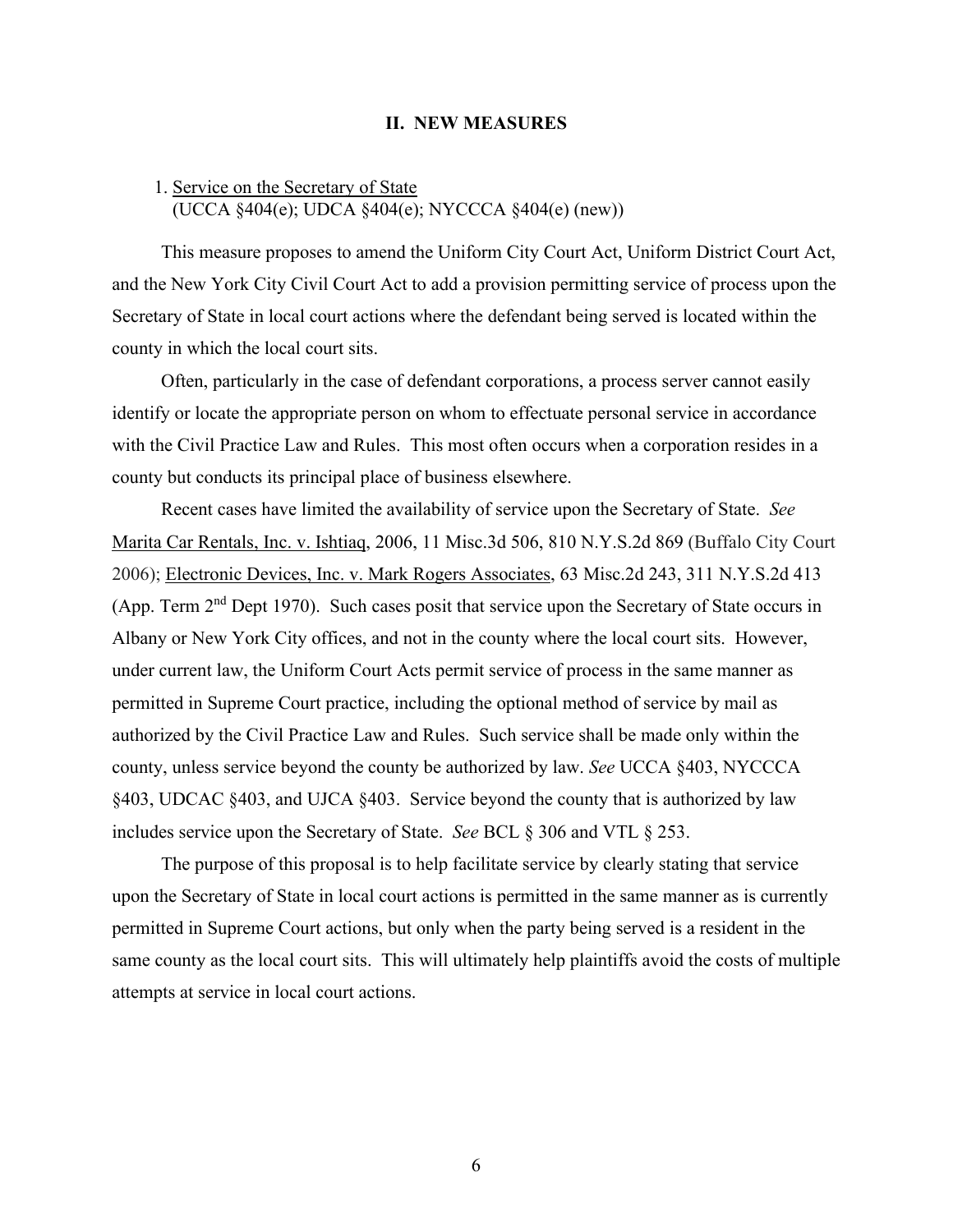AN ACT to amend the uniform acts, in relation to service on the secretary of state

The People of the State of New York, represented in Senate and Assembly, do enact as follows:

Section 1. Section 404 of the uniform city court act is amended to read as follows:

(e) When service of process upon the secretary of state is permitted by law in supreme court actions, service upon the secretary of state shall be permitted when the party being served is a resident of the county in which the court sits.

§2. Section 404 of the uniform district court act is amended to read as follows:

(e) When service of process upon the secretary of state is permitted by law in supreme court actions, service upon the secretary of state shall be permitted when the party being served is a resident of the county in which the court sits.

§3. Section 404 of the new york city civil court act is amended to read as follows:

(e) When service of process upon the secretary of state is permitted by law in supreme court actions, service upon the secretary of state shall be permitted when the party being served is a resident of the county in which the court sits.

§4. This act shall take effect immediately.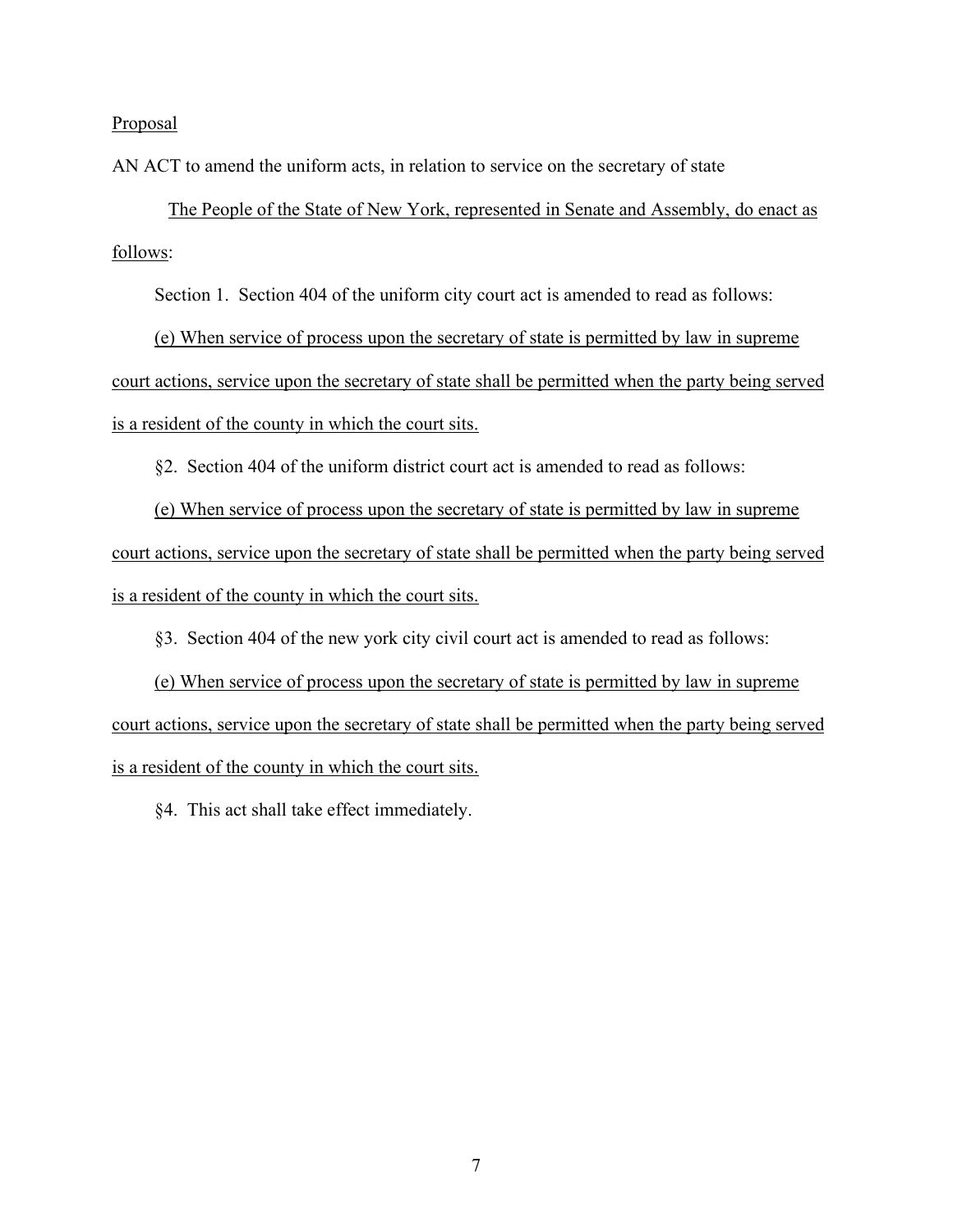# 2. Proof of Damages (CPLR §4533-a and UCCA §1804)

This measure proposes to raise the jurisdictional limit for prima facie proof of damages cases that are not in excess of \$2,000 to \$5,000. The purpose of this proposal is to harmonize two sections of the law – Civil Practice Law and Rules 4533-a and Uniform City Court Act 1804 to harmonize the quantum of proof required to make a prima facie case for damages between that which is necessary in cases involving lesser amounts with that required in cases of greater amounts.

Under current law, the standard of prima facie proof of damages for small claims cases, which are not in excess of \$5,000, requires (1) an itemized bill or invoice, receipted or marked paid, or (2) two itemized estimates for services or repairs, either of which are admissible in evidence and are prima facie evidence of the reasonable value and necessity of such services and repairs. (UCCA §1804)

Yet, the standard of prima facie proof of damages for cases that are not in excess of \$2,000 has a far higher standard for proof of damages, requiring that (1) prima facie evidence of the reasonable value and necessity of such services or repairs by an itemized receipt that is certified by the entity, or an agent or employee of such entity, that is charging for rendering services or making repairs, (2) a verified statement that no part of the payment received will be refunded and that the amounts itemized are the customary rates charged for such services or repairs provided, and (3) each party must be served a true copy of such itemized bill or invoice together with the notice of intention at least ten day before the trial. (CPLR Rule 4533-a)

The differing statutes mean that in small claims cases involving over \$2,000 but less than the \$5,000 small claims jurisdictional limit, damages can be proved by two itemized estimates, and the paid bill or invoice need not be certified, no verification of non-refundability is needed, the itemized rates need not be certified as the usual and customary rate, and no notice of intention to use the certified paid bill or invoice is needed.

This measure seeks to remedy such inequity by raising the jurisdictional limit under CPLR 4533-a from \$2,000 to \$5,000, the jurisdictional maximum in small claims court, and exempting the use of the higher standard of proof in small claims actions.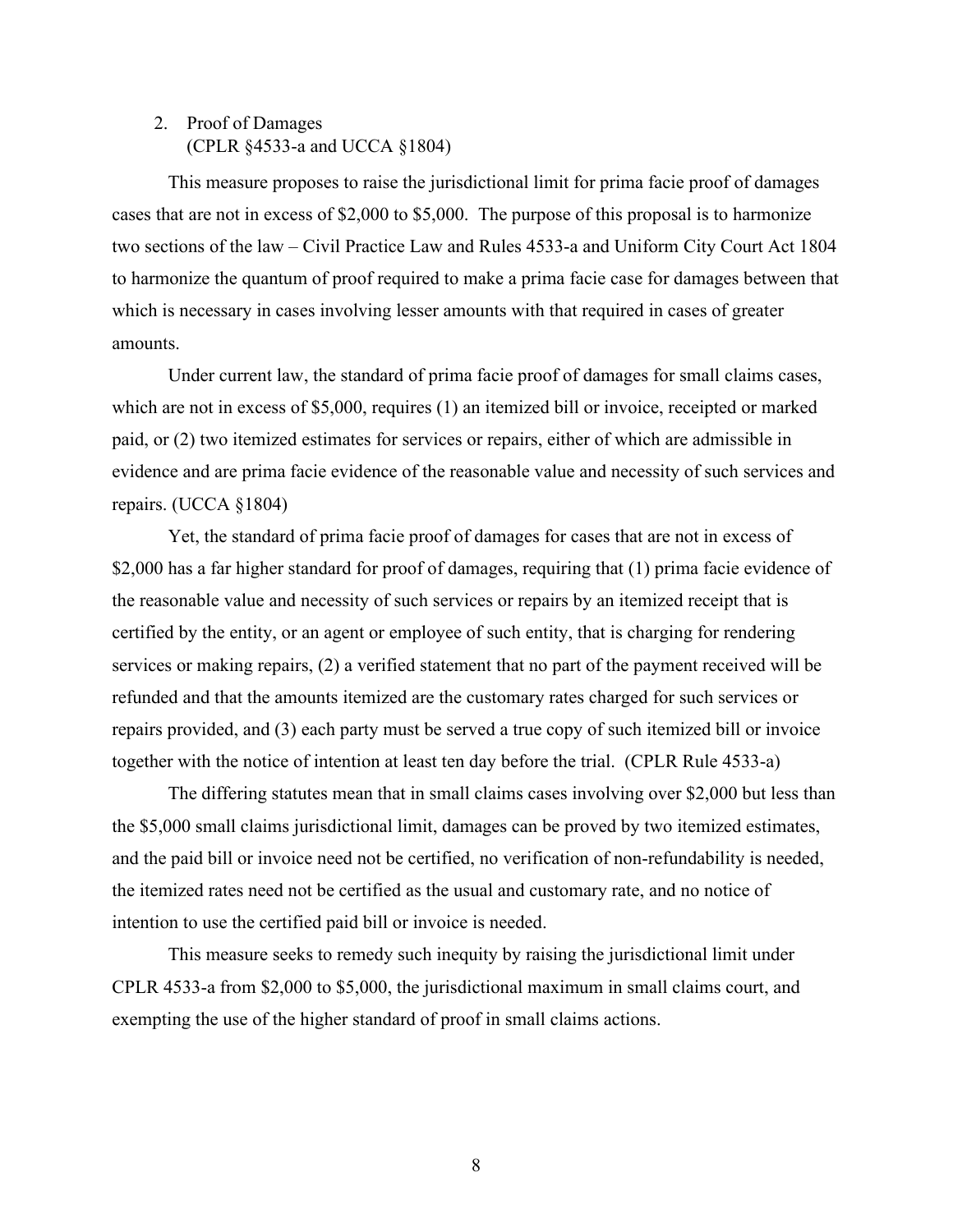AN ACT to amend the civil practice law and rules, in relation to prima facie proof of damages

The People of the State of New York, represented in Senate and Assembly, do enact as follows:

Section 1. Rule 4533-a of the civil practice law and rules as amended by chapter 249 of the laws of 1988, is amended to read as follows:

Rule 4533-a. Prima facie proof of damages. [An] Except in small claims actions as defined by section 1801 of the New York City civil court act, section 1801 of the uniform city court act, section 1801 of the uniform district court act and section 1801 of the uniform justice court act, an itemized bill or invoice, receipted or marked paid, for services or repairs of an amount not in excess of [two] <u>five</u> thousand dollars is admissible in evidence and is prima facie evidence of the reasonable value and necessity of such services or repairs itemized therein in any civil action provided it bears a certification by the person, firm or corporation, or an authorized agent or employee thereof, rendering such services or making such repairs and charging for the same, and contains a verified statement that no part of the payment received therefor will be refunded to the debtor, and that the amounts itemized therein are the usual and customary rates charged for such services or repairs by the affiant or his or her employer; and provided further that a true copy of such itemized bill or invoice together with a notice of intention to introduce such bill or invoice into evidence pursuant to this rule is served upon each party at least ten days before the trial. No more than one bill or invoice from the same person, firm or corporation to the same debtor shall be admissible in evidence under this rule in the same action.

§2. This act shall take effect immediately.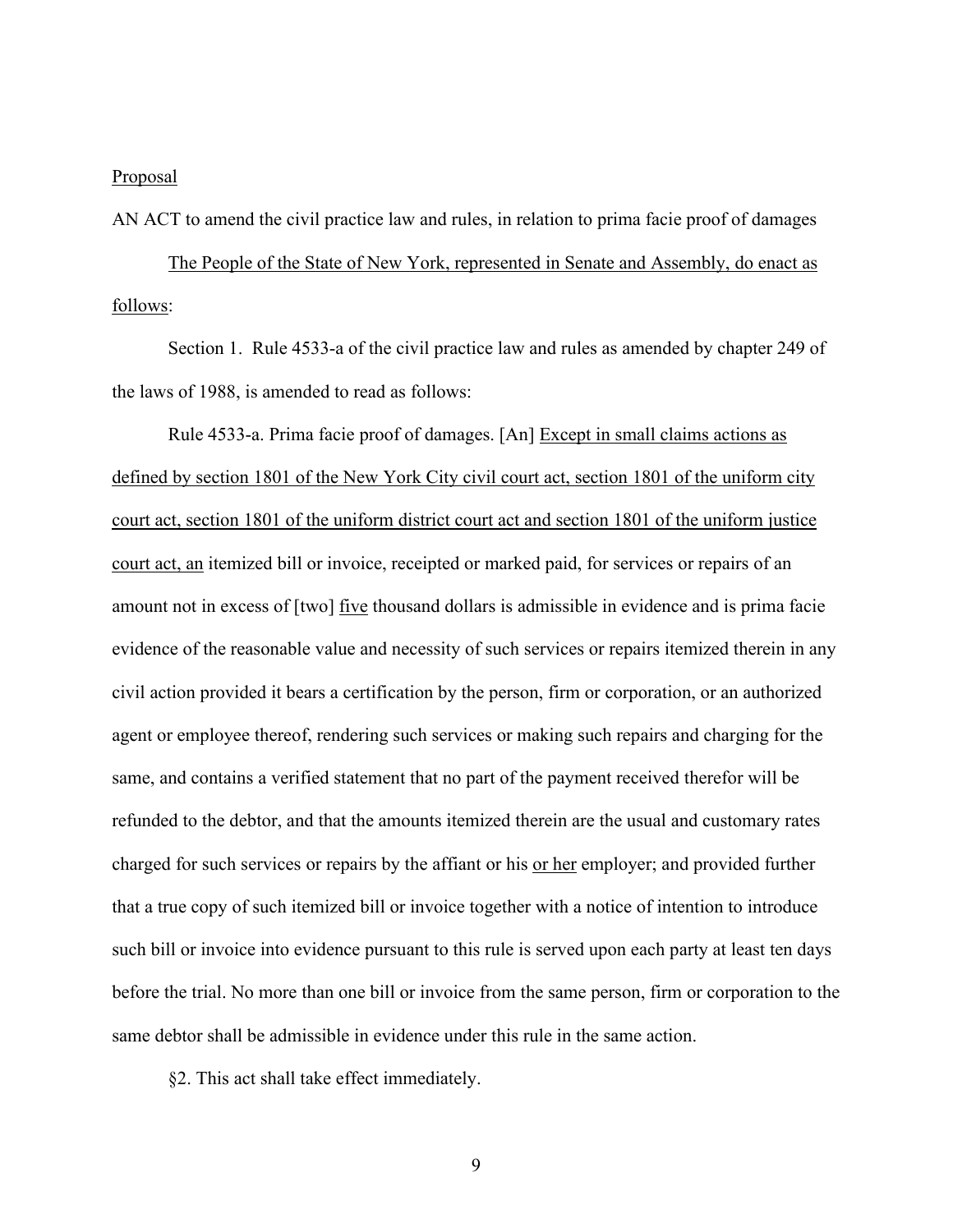# 3. LLCs to Appear by Member Manager (UCCA §1809-A; UDCA §1809-A; UJCA §1809-A; NYCCCA §1809)

This measure proposes to amend the Uniform City Court Act, Uniform District Court Act, Uniform Justice Court Act and the New York City Civil Court Act to allow Limited Liability Corporations (LLCs) to appear by a member or manager instead of by an attorney in small claims.

Under current law, there is an exception for corporations to appear without an attorney in small claims, however no such exception is expressed for LLCs. This issue has come up in cases regarding whether an LLC must appear by attorney in an action other than a small claims action. *See* Richard G. *Roseetti, LLC v Werther*, 6 Misc. 3d 1040 (NY City Ct 2005). The Civil Practice Law and Rules (CPLR) specifically states that a corporation or voluntary association must appear by an attorney, unless otherwise proved by sections 1809 and 1809-a of the uniform acts. *See* CPLR §321(a).

The current statute is silent as to LLCs, and therefore corporations are permitted to appear by member manager in small claims matters while LLCs are not, even though they are both treated as similar legal entities under the law. This proposal seeks to treat LLCs the same as corporations in small claims matter and allow them equal access to small claims court without incurring the costs of hiring an attorney.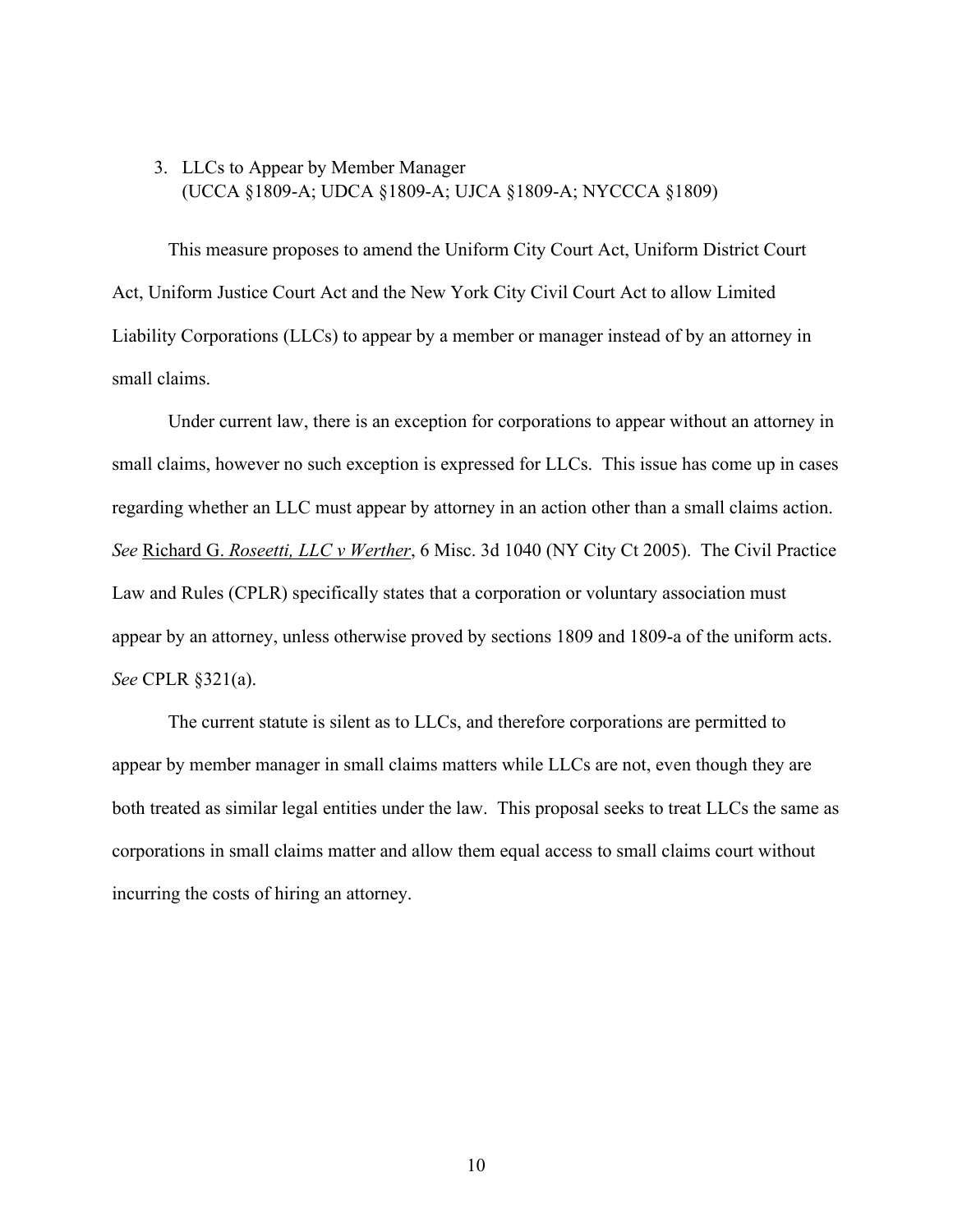AN ACT to amend the uniform city court act, the uniform district court act, the uniform justice court act, and the new york city civil court act in relation to LLCs appearing by member manager in a small claims action

The People of the State of New York, represented in Senate and Assembly, do enact as follows:

Section 1. Subdivision (d) of section 1809-A of the uniform city court act is amended to read as follows:

(d) A corporation or limited liability corporation may appear as a party in any action brought pursuant to this article by an attorney as well as by any authorized officer, director or employee of the corporation provided that the appearance by a non-lawyer on behalf of a corporation shall be deemed to constitute the requisite authority to bind the corporation in a settlement or trial.

§2. Subdivision (d) of section 1809-A of the uniform district court act is amended to read as follows:

(d) A corporation or limited liability corporation may appear as a party in any action brought pursuant to this article by an attorney as well as by any authorized officer, director or employee of the corporation provided that the appearance by a non-lawyer on behalf of a corporation shall be deemed to constitute the requisite authority to bind the corporation in a settlement or trial.

§3. Subdivision (2) of section 1809-A of the uniform justice court act is amended to read as follows:

(2) A corporation or limited liability corporation may appear in the defense of any small claim action brought pursuant to this article by an attorney as well as by any authorized officer,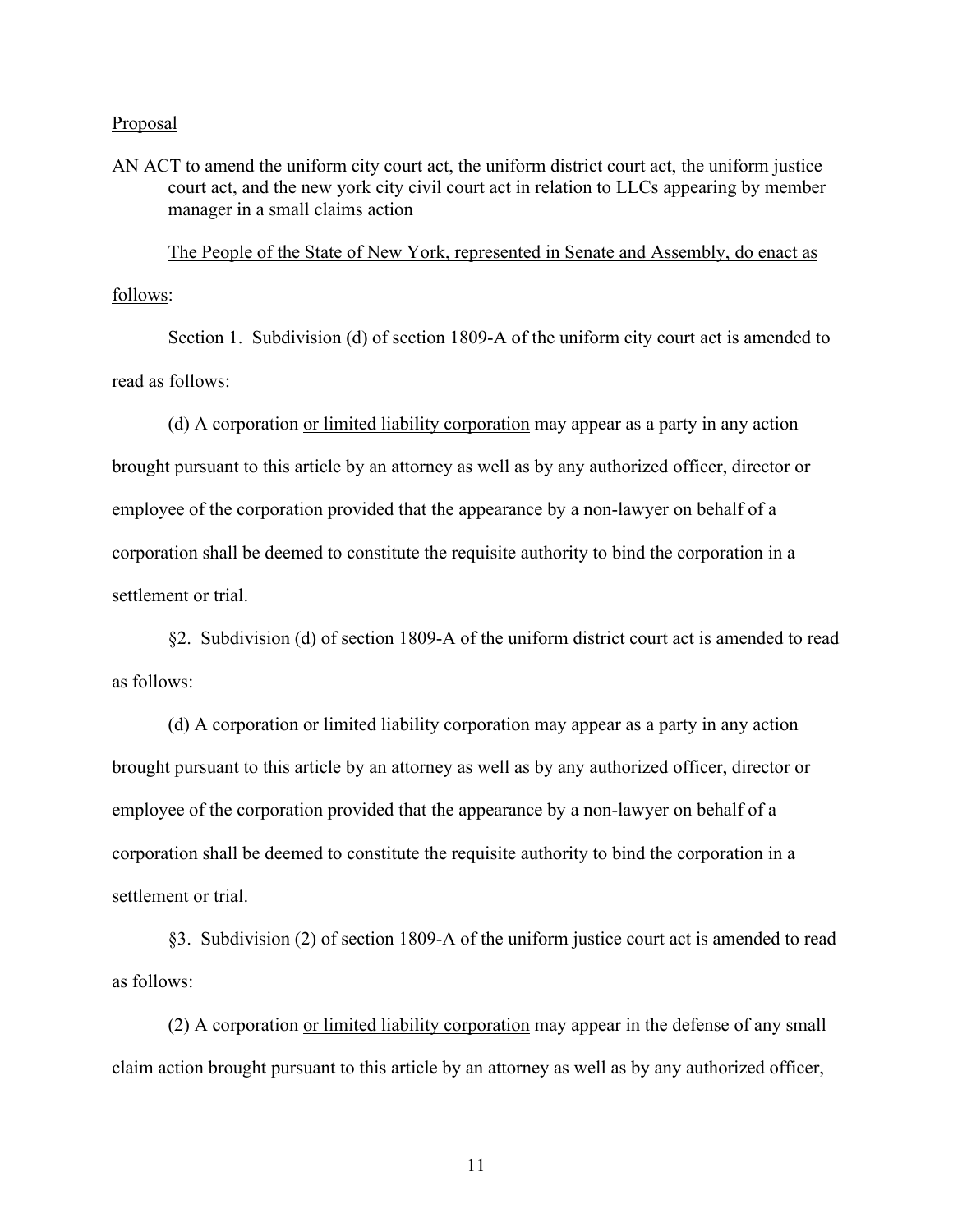director or employee of the corporation provided that the appearance by a non-lawyer on behalf of a corporation shall be deemed to constitute the requisite authority to bind the corporation in a settlement or trial. The court or arbitrator may make reasonable inquiry to determine the authority of any person who appears for the corporation in defense of a small claims court case.

§4. Subdivision (2) of section 1809 of the new york city civil court act is amended to read as follows:

(2) A corporation or limited liability corporation may appear in the defense of any small claim action brought pursuant to this article by an attorney as well as by any authorized officer, director or employee of the corporation provided that the appearance by a non-lawyer on behalf of a corporation shall be deemed to constitute the requisite authority to bind the corporation in a settlement or trial. The court or arbitrator may make reasonable inquiry to determine the authority of any person who appears for the corporation in defense of a small claims court case.

§5. This act shall take effect immediately.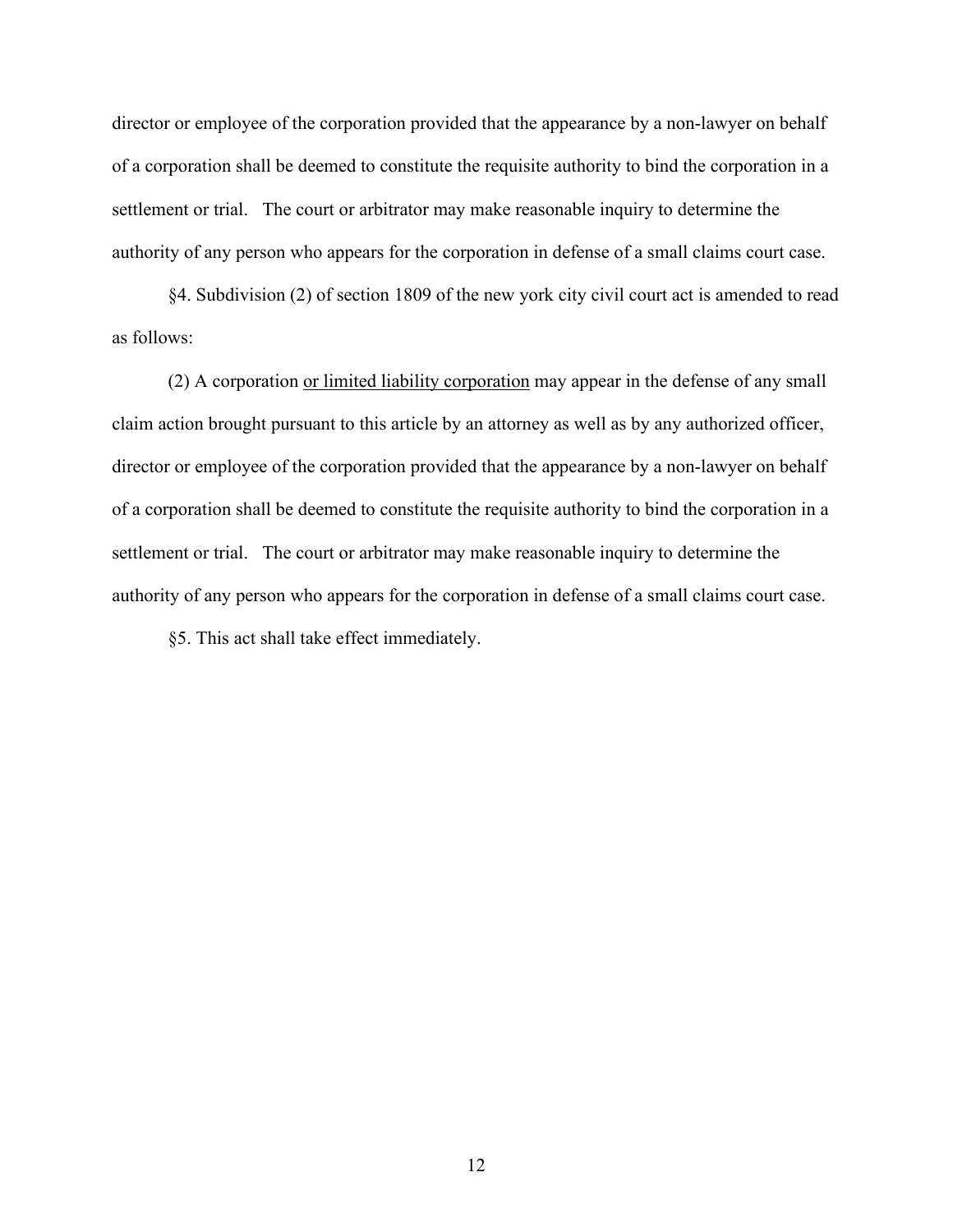## **III. PREVIOUSLY ENDORSED MEASURES**

# 1. Service of Supporting Depositions (CPL § 100.25(2))

The purpose of this proposal is to amend the Criminal Procedure Law to establish that roadside service of an affidavit of service of a supporting deposition, that is concurrent with the issuance of the ticket, satisfies service requirements.

Under current law, CPL §100.25(2) requires filing an affidavit of service of the supporting deposition. However, modern technology has supplanted the handwritten "simplified traffic information", with computer generated "simplified traffic information" and a computergenerated supporting deposition. These computer-generated instruments are handed to the motorist on the road and transmitted electronically to the court, which is treated as satisfying the service of a supporting deposition requirement.

Yet, in the recent decision in People v. Wagschal, 2018 Slip Op 28051 (App. Term, 2d Dep't, Feb. 15, 2018), the court found that roadside service of a supporting deposition alone does not satisfy the service requirements. This determination was made based on the fact that the defendant demanded service of a supporting deposition, asserting that roadside service did not did not satisfy service under the law. The court determined that failure to file an affidavit of service of a supporting deposition requires dismissal, even though the instrument was handed to the defendant on the road.

This decision creates disparity in how ticketed motorists are treated under the law. Courts will have inconsistent outcomes regarding what constitutes service of a supporting deposition. This proposal simplifies procedure and makes it clear that when a supporting deposition is served roadside concurrent with the issuance of the ticket, it satisfies notice requirements under the Criminal Procedure Law. If service is not effectuated roadside, the motorist retains his or her right to demand such service of a supporting deposition.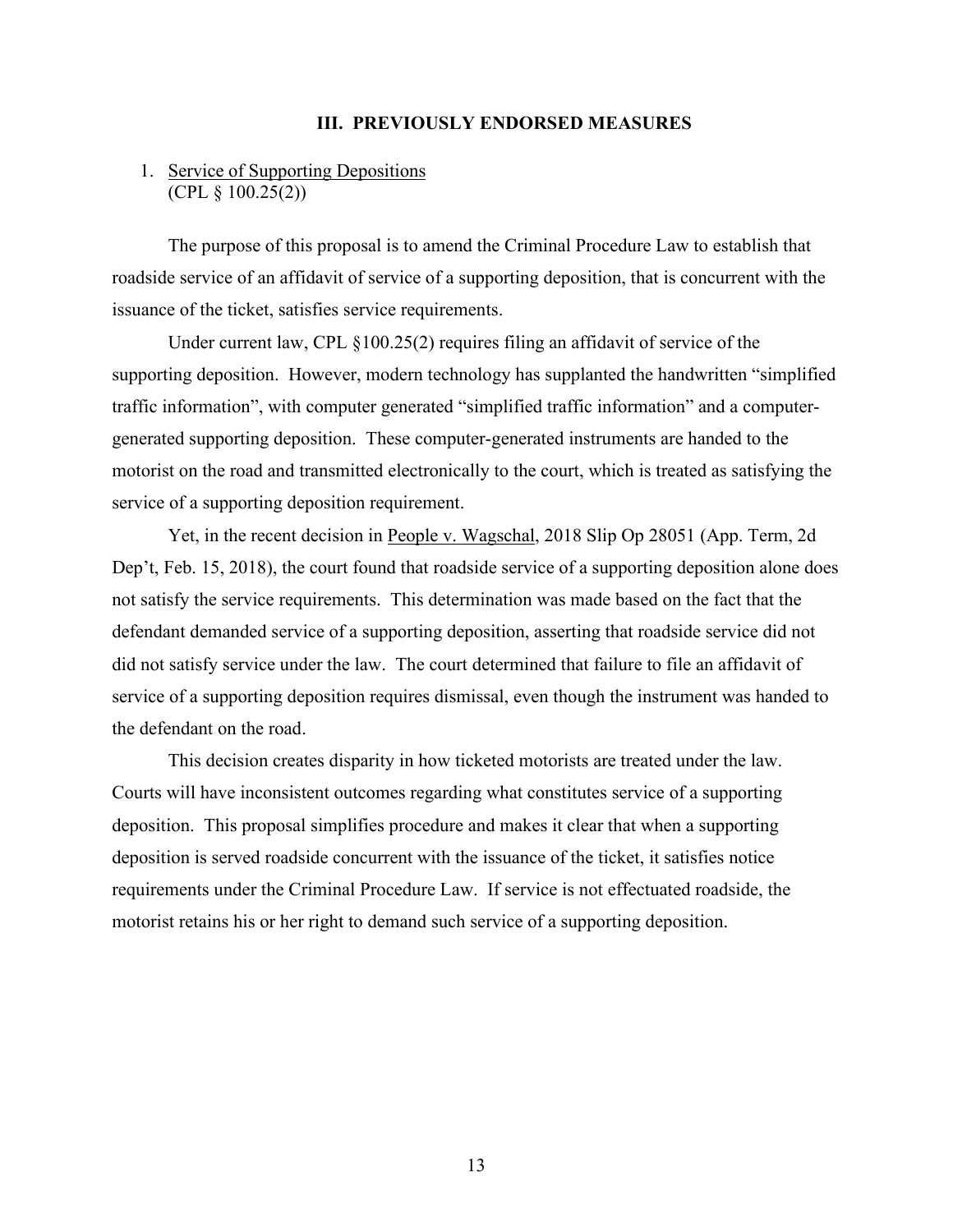# AN ACT to amend the criminal procedure law, in relation to defendant's right to a supporting deposition

The People of the State of New York, represented in Senate and Assembly, do enact as follows:

Section 1. Subdivision 2 of 100.25 of the criminal procedure law is amended to read as follows:

 2. [A] Unless delivered to the defendant with the simplified information, a defendant charged by a simplified information is, upon a timely request, entitled as a matter of right to have filed with the court and served upon him or her, or if he or she is represented by an attorney, upon his or her attorney, a supporting deposition of the complainant police officer or public servant, containing allegations of fact, based either upon personal knowledge or upon information and belief, providing reasonable cause to believe that the defendant committed the offense or offenses charged. To be timely, such a request must, except as otherwise provided herein and in subdivision three of this section, be made before entry of a plea of guilty to the charge specified and before commencement of a trial thereon, but not later than thirty days after the date the defendant is directed to appear in court as such date appears upon the simplified information and upon the appearance ticket issued pursuant thereto. If the defendant's request is mailed to the court, the request must be mailed within such thirty day period. [Upon] Unless a supporting deposition was delivered to the defendant with the simplified information and thereafter filed with the court, upon such a request, the court must order the complainant police officer or public servant to serve a copy of such supporting deposition upon the defendant or his or her attorney, within thirty days of the date such request is received by the court, or at least five days before trial, whichever is earlier, and to file such supporting deposition with the court together with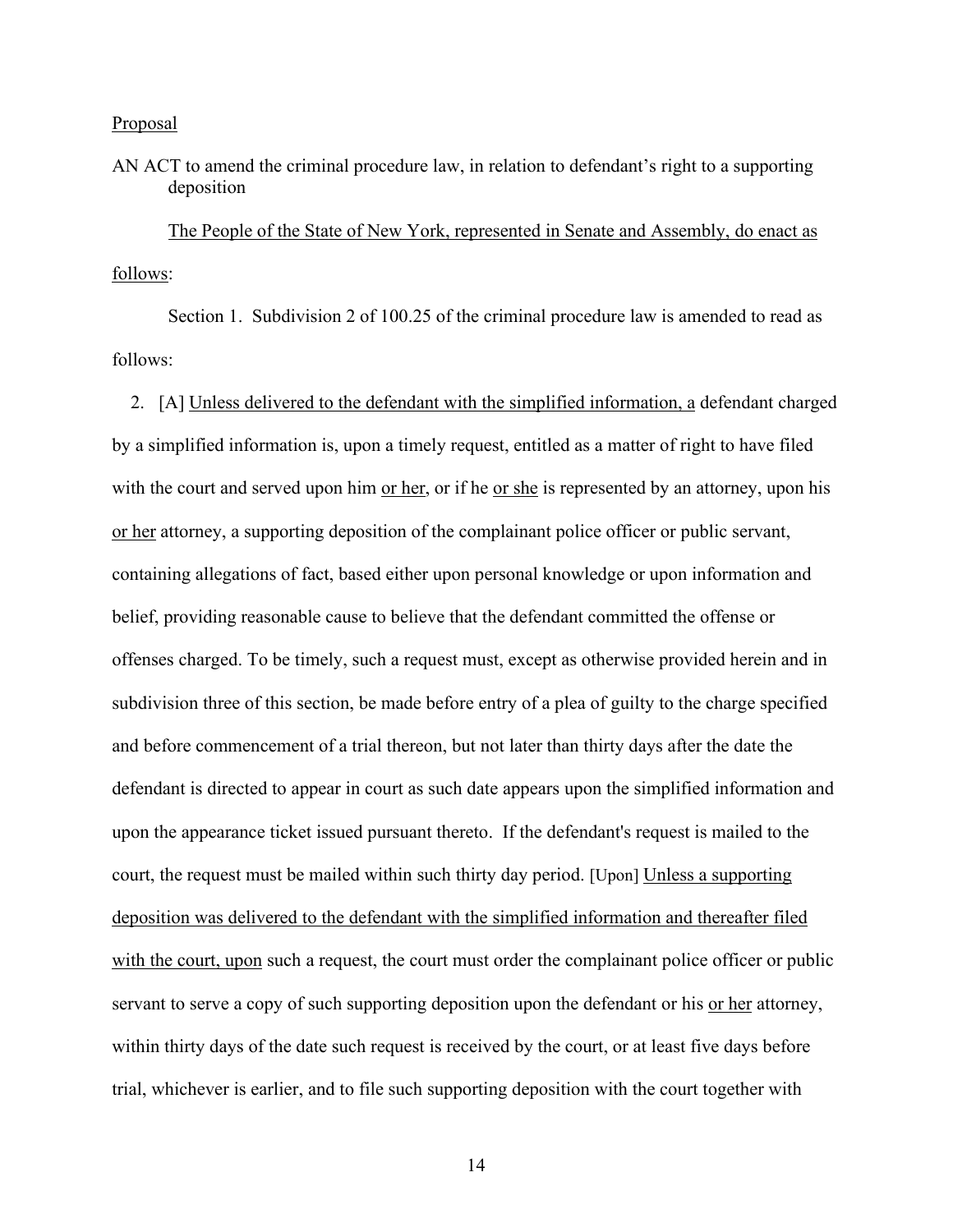proof of service thereof. The filing of a simplified information indicating that a supporting deposition was provided with the simplified information shall be prima facie proof that the supporting deposition was served upon the defendant with the simplified information.

Notwithstanding any provision to the contrary, where a defendant is issued an appearance ticket in conjunction with the offense charged in the simplified information and the appearance ticket fails to conform with the requirements of subdivision two of section 150.10, a request is timely when made not later than thirty days after (a) entry of the defendant's plea of not guilty when he or she has been arraigned in person, or (b) written notice to the defendant of his or her right to receive a supporting deposition when a plea of not guilty has been submitted by mail.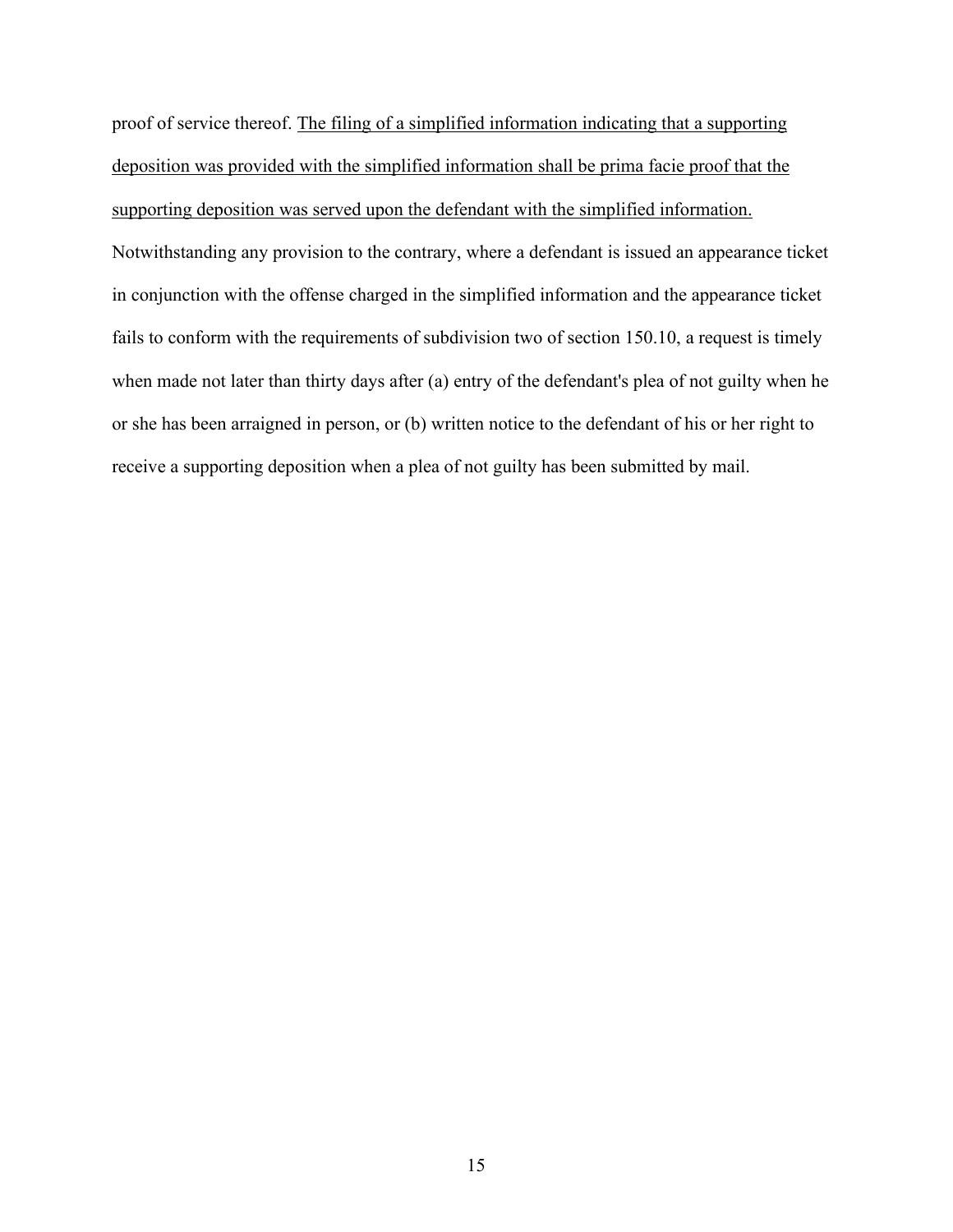2. Requiring Open File Discovery in Prosecutions of Alcohol and Drug Related Offenses under the Vehicle & Traffic Law (CPL § 240.15 [new])

The Committee recommends adoption of a new Criminal Procedure Law provision requiring open file discovery strictly limited to prosecutions of alcohol and drug related offenses under Article 31 of the Vehicle and Traffic Law. The new statute would require that the offense of DWI be the highest offense charged. This measure would require exchange without demand of all material and written information in the possession of either the defendant or prosecutor not otherwise protected or privileged under rule, statute or other law within 30 days of the commencement of a criminal action. Materials received after the 30 days have expired would be required to be exchanged within 5 days of receipt.

It has been brought to the attention of the Committee that open file discovery for cases commenced charging offenses under Article 31, where now informally instituted, is working well today in practice in counties of diverse size and population across the state, including Nassau, Kings, Suffolk and Wyoming Counties. In these counties, demonstrable benefits in stimulating plea agreements and eliminating delays have been achieved. Improvements in standards and goals are achieved for the court system. The Committee believes that statewide mandate of such practice is now appropriate and timely. The Committee urges adoption of this measure to expand upon the improvements available from limited open file, reciprocal discovery to defendants, prosecutors and the court system alike.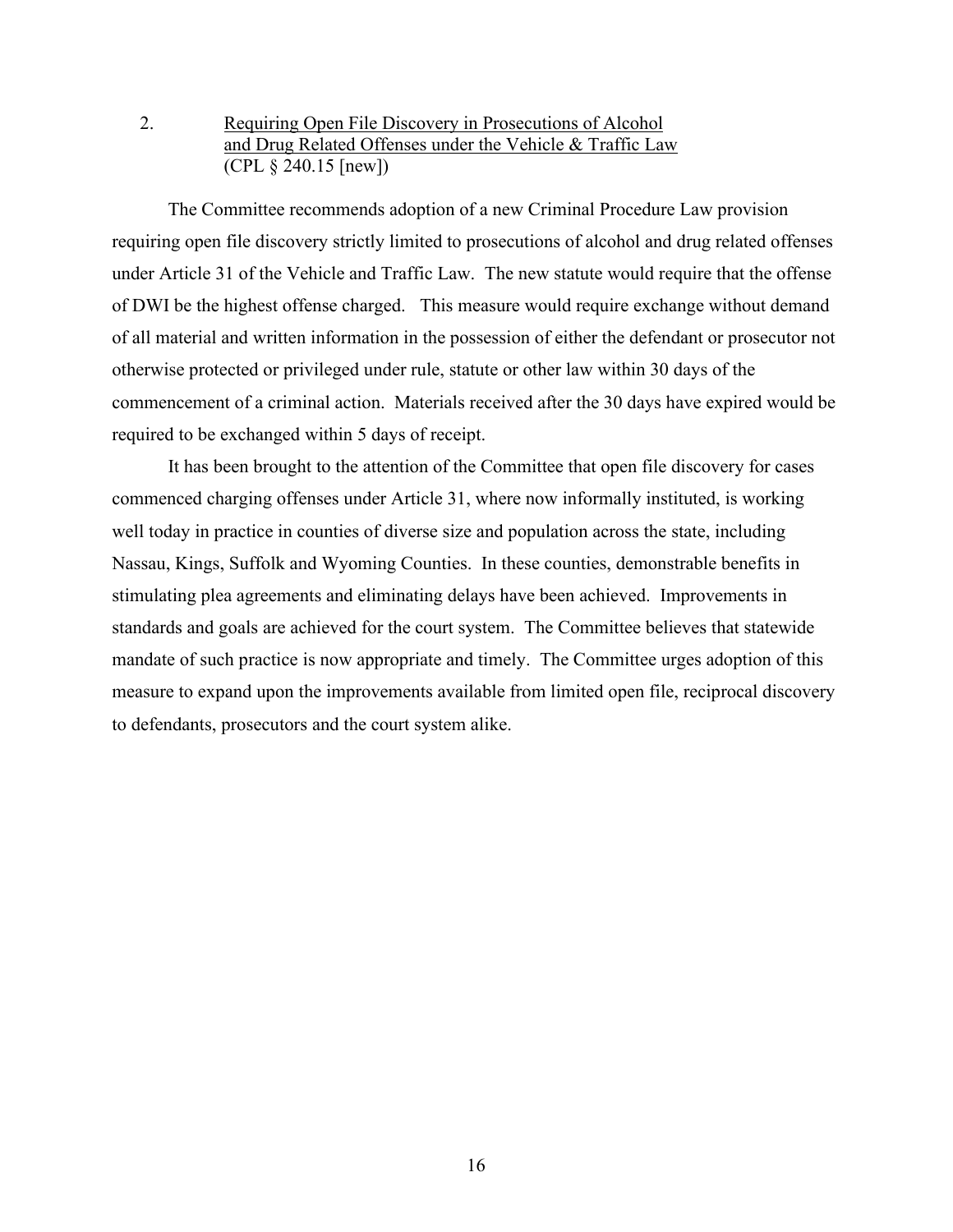AN ACT to amend the criminal procedure law, in relation to discovery in alcohol and drug related offenses under the vehicle and traffic law

The People of the State of New York, represented in Senate and Assembly, do enact as follows:

Section 1. The criminal procedure law is amended by adding a new section 240.15 to read as follows:

 § 240.15. Discovery: open file, limited to prosecutions of alcohol and drug related offenses under the vehicle and traffic law. Within 30 days of the commencement of a criminal action charging a defendant with an offense or offenses the most serious being an offense under article 31 of the vehicle and traffic law, all material or written reports or documents that bear upon the defendant's case in the possession of either the defendant or the prosecutor not privileged or otherwise protected by rule, statute or other law, shall be exchanged between the defendant and the prosecutor without demand therefore. Such material or written reports or documents received after the expiration of the 30 day period shall be exchanged within 5 days of receipt. Such material or written reports or documents shall include but are not limited to any written report or testimony of a police officer, statements of a defendant, statements, names and addresses of witnesses, any physical examination, scientific tests or experiments, results of laboratory reports or testing reports or any portion thereof that bear upon the defendant's case.

§ 2. This act shall take effect 90 days after the date on which it shall have become law and shall apply to criminal actions commenced on or after that date.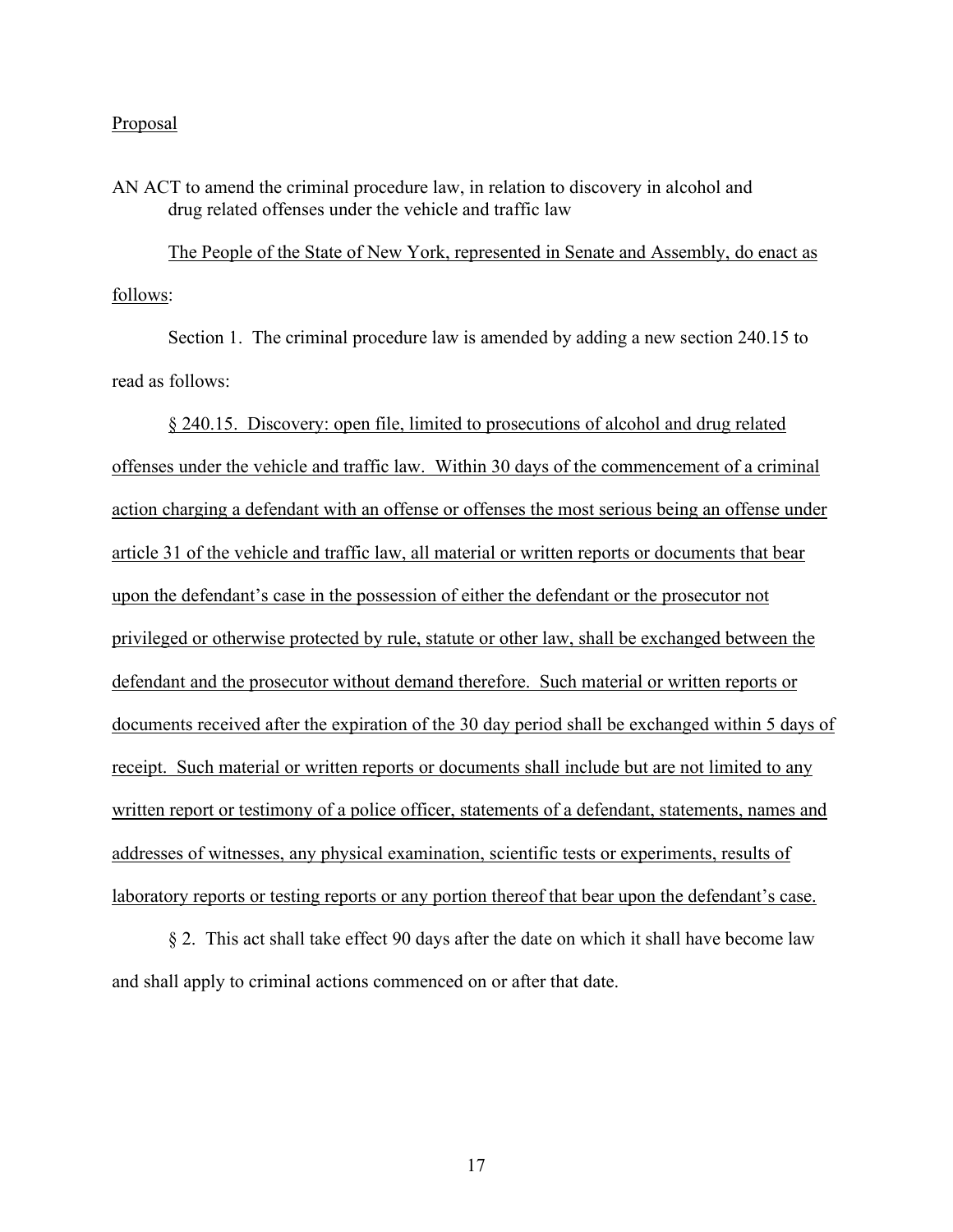3. Authorizing Courts to Render Default Judgments for Failure to Appear in Court on Charge of Unlawful possession of an Alcoholic Beverage with the Intent to Consume by Persons under the Age of Twenty-One Years. (ABC § 65-c)

This measure would amend the Alcoholic Beverage Control Law to authorize a court outside a city with a population of over one million to render a default judgment of a fine against a person who does not appear in court within the specified time to answer a charge of underage possession of alcohol. This measure supplants the Committee's previous recommendation of an amendment of the Vehicle and Traffic Law authorizing courts to order suspension of a driver's license under the same conditions.

Years of experience in the judicial, law enforcement and child-welfare communities demonstrate that a charge of under-age possession of alcohol may be the first and best opportunity to avert more serious and potentially life-threatening alcohol-related offenses. When defendants less than age 21 are charged with under-age possession of alcohol with intent to consume under Alcoholic Beverage Control Law section 65-c, authorized sentences of completing alcohol awareness programs and community service offer potential judicial remedies to help deter drunk driving and other more serious offenses.

Unfortunately, many of these young defendants ignore their appearance tickets or, if convicted, ignore the very sentences calculated to discourage more serious offenses. Under current law, there is no practical redress or other remedy besides contempt, a resource-intensive path that may lead to incarceration inapposite for these offenders. For that reason, large numbers of under-age defendants flaunt the law: many do so precisely because they know there is no negative consequence for ignoring the charge or sentence. This, in turn, compounds their disrespect for the law and encourages further offenses. The Internet is rife with advice for teens concerning the lack of negative consequences for ignoring appearance tickets or court-imposed penalties for under-age drinking. Given these dynamics, it is little surprise that in some courts, the scoff rate on under-age alcohol possession exceeds 30%. These dynamics are particularly evident after proms, concerts, festivals and other large gatherings of teens, which expose teens not only to alcohol but also to the risk of drunk driving. Remedies for alcohol-possession violations are sorely needed in order to deter drunk driving and prevent injuries and deaths.

While fully cognizant that under-age offenders are minors for whom our law must take an especially measured approach, New York State must ensure that courts have effective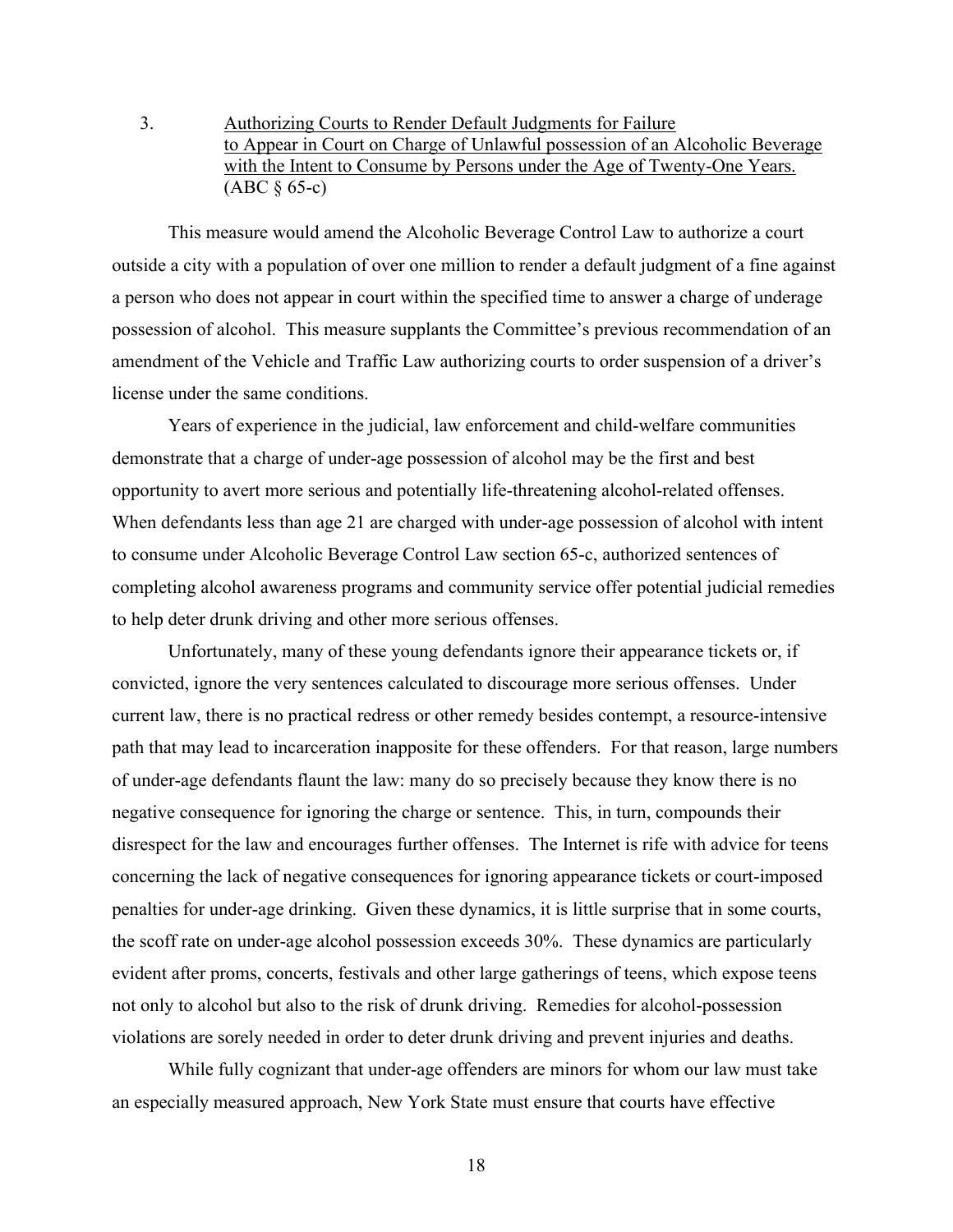remedies at their disposal when persons charged with under-age possession of alcohol fail to appear or complete court-ordered sentences. By doing so, the Legislature would promote respect for the law and the courts generally, and help prevent more serious offenses and concomitant risk to life.

Accordingly, this measure would authorize a court to render a civil default judgment against a defendant who fails to answer a charge of under-age possession of alcohol with intent to consume under ABC Law §65-c, or who is convicted and fails to timely satisfy his or her sentence. This limited approach seeks only to bring these defendants before the court to answer charges and honor sentences that are calculated to educate them and prevent potentially lifethreatening behaviors.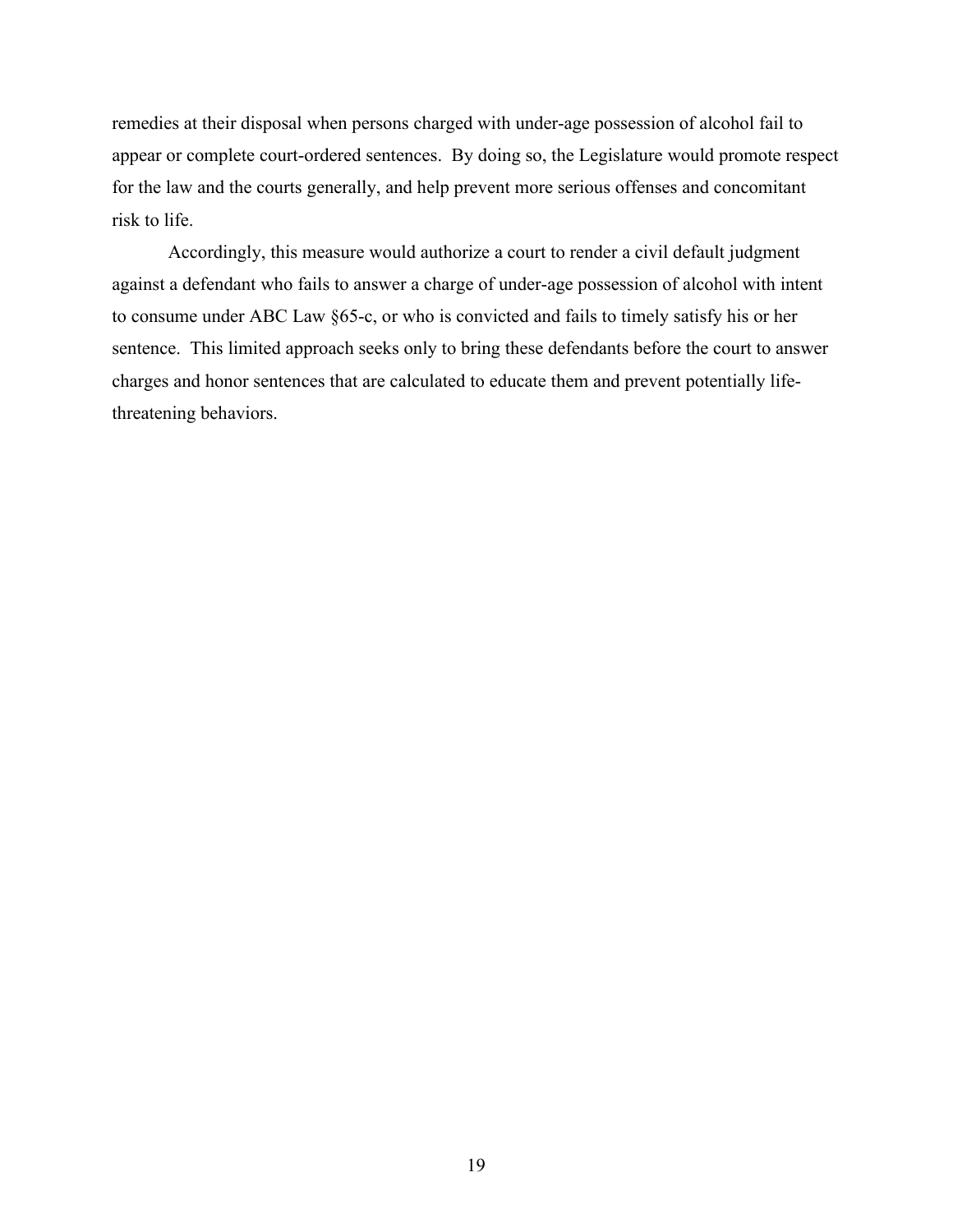AN ACT to amend the alcoholic beverage control law, in relation to authorizing courts to render default judgments in cases of failure to answer for unlawful possession of an alcoholic beverage with the intent to consume by persons under the age of twenty-one years

The People of the State of New York, represented in Senate and Assembly, do enact as follows:

§ 1. Section 65-c of the alcoholic beverage control law is amended by adding three new subdivisions 7, 8 and 9 to read as follows:

7. In the event a person charged with a violation of this section does not answer within the time specified, the court having jurisdiction, other than a court in a city over one million in population may, in addition to any other action authorized by law, enter a plea of guilty on behalf of the defendant and render a default judgment in an amount to be determined by the court within the amount authorized by law. Any such default judgment shall be civil in nature. However, at least thirty days after the expiration of the original date prescribed for entering a plea and before a plea of guilty and a default judgment may be rendered, the clerk of the court shall notify the defendant by certified mail: (a) of the violation charged; (b) of the impending pleas of guilty and default judgment; (c) that such judgment will be filed with the county clerk of the court in which the operator or registrant is located; and (d) that a default or plea of guilty may be avoided by entering a plea or making an appearance within thirty days of the sending of such notice. Pleas entered within that period shall be in a manner prescribed in the notice. In no case shall a default judgment and plea of guilty be rendered more than two years after the expiration of the time prescribed for originally entering a plea. When a person has entered a plea of not guilty and has demanded a hearing, no fine or penalty shall be imposed for any reason, prior to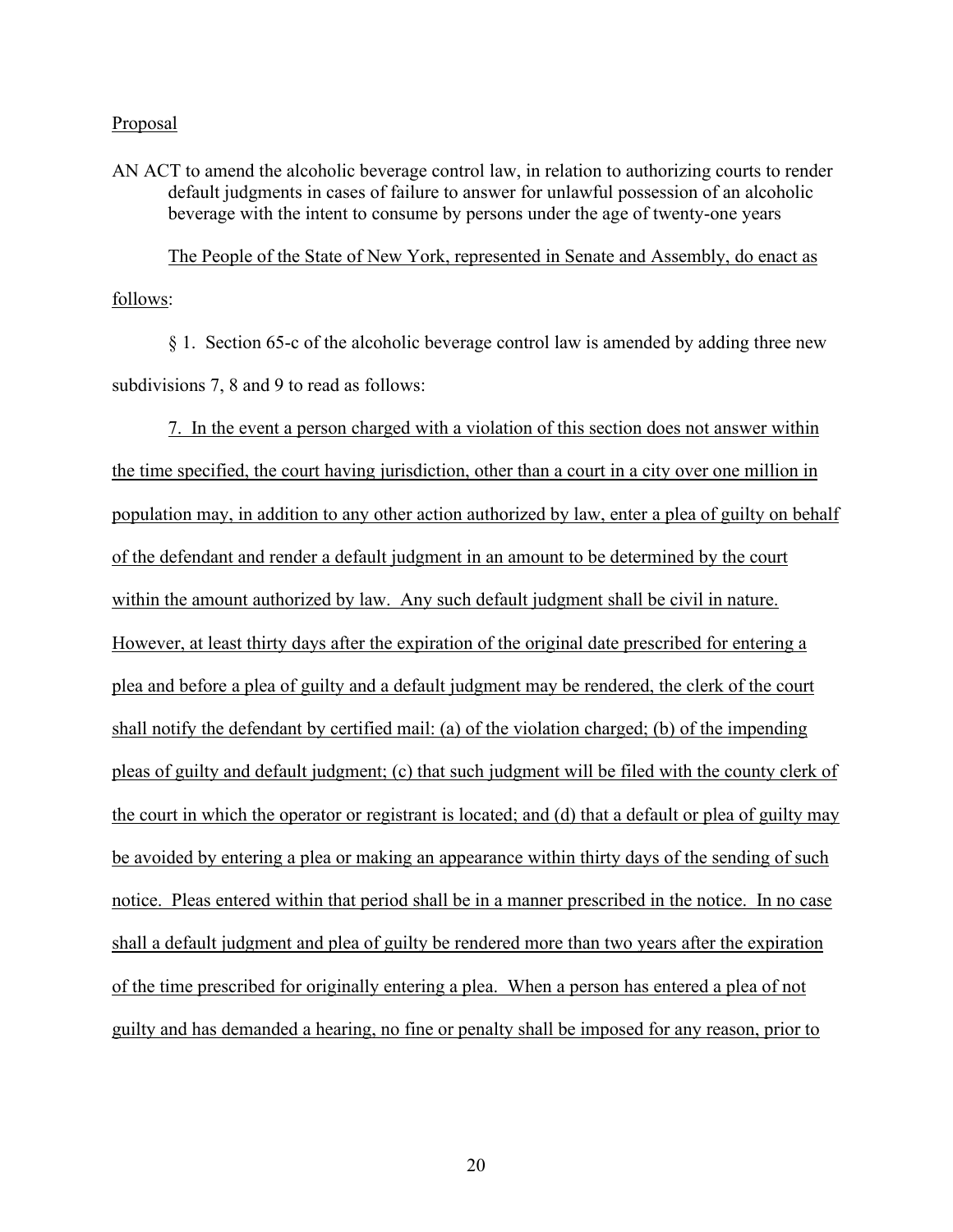the holding of the hearing which shall be scheduled by the court within thirty days of such demand.

8. The filing of the default judgment with the county clerk shall have the full force and effect of a judgment duly docketed in the office of such clerk and may be enforced in the same manner and with the same effect as that provided by law in respect to executions issued against property upon judgments of a court of record and such default judgment shall remain in full force and effect for eight years notwithstanding any other provision of law.

9. Notwithstanding the provisions of subdivision seven of this section, the clerk of the court, shall have two years from the effective date of this subdivision to serve notice of the impending plea of guilty and default judgment upon the person charged with a violation of this section who has not answered within the time specified and prior to the effective date of this subdivision.

§ 2. This act shall take effect on the first day of January next succeeding the date on which it shall have become a law and shall apply where the acts constituting unlawful possession of an alcoholic beverage with intent to consume for the offense of which the person is convicted occurred on or after such effective date.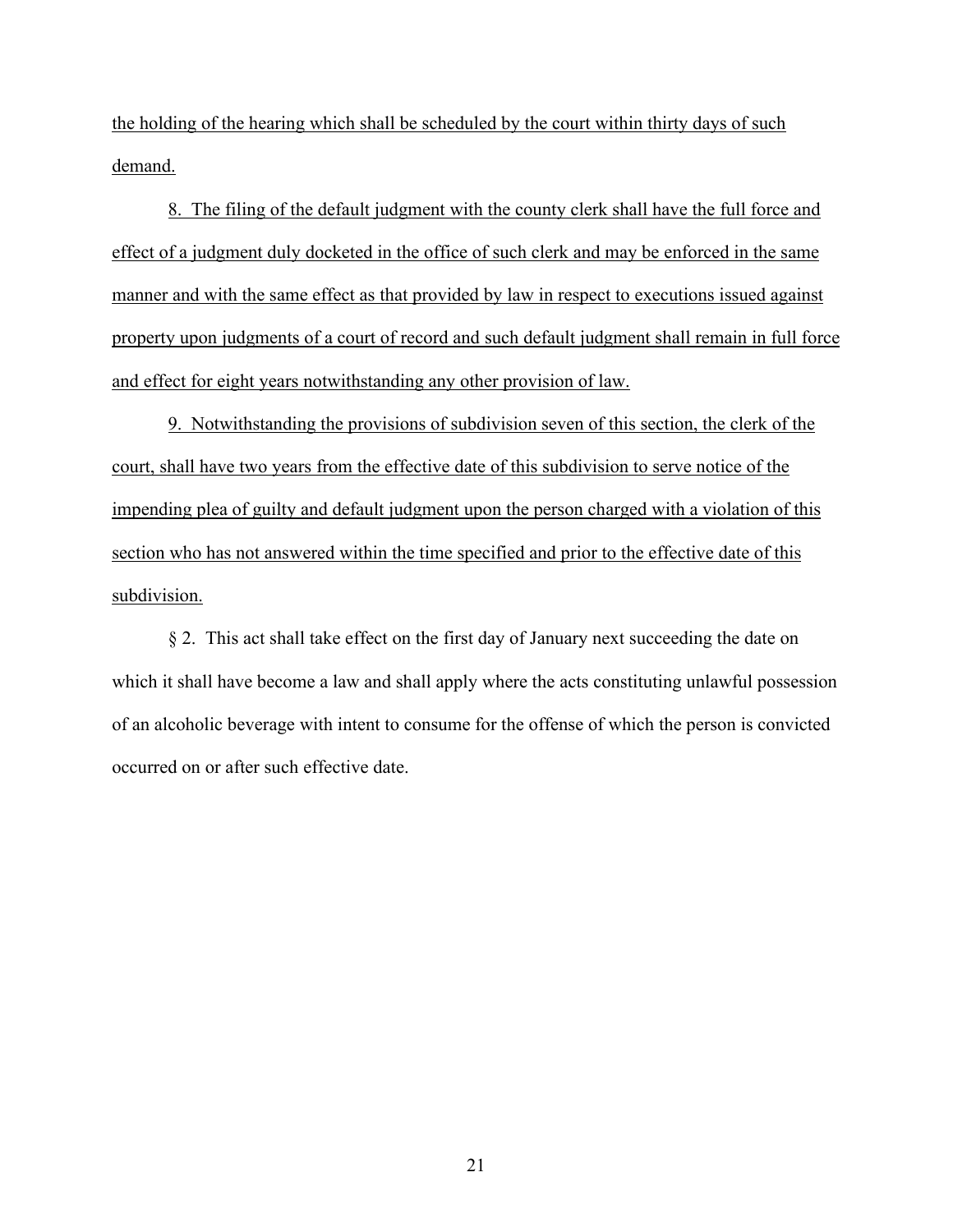4. Extending to Probation Departments and Courts Outside New York City Waiver of Pre-sentence Investigations and Reports in Certain Cases. (CPL § 390.20)

This measure would amend the Criminal Procedure Law, as amended by chapter 556 of the Laws of 2013, to eliminate, outside New York City, the requirement of pre-sentence investigations ("PSIs") and reports upon consent of the judge, where a negotiated sentence of imprisonment for a term of 365 days or less is mutually agreed upon by the parties, and no sentence of probation will be imposed.

Prior to enactment of chapter 556, probation departments throughout the state were required to conduct PSIs and prepare written reports for all defendants convicted in felony cases, and in misdemeanor cases where a sentence of imprisonment was imposed for a term in excess of 180 days. CPL 390.20. Section 6 of chapter 556 amended section 390.20 to establish an exception to these requirements where a negotiated sentence of imprisonment for a term of 365 days or less has been reached as a result of a conviction or revocation of a probation sentence, and where probation will not be imposed under either scenario. However, this exception was limited to "any city having a population of one million or more." The present measure would broaden that exception to encompass any probation department or court outside New York City without regard to population.

This measure recognizes that the legislative purposes underlying chapter 556 – eliminating the costly requirement of PSIs for negotiated sentences and allowing for probation departments to more appropriately reassign probation officers – are equally applicable in the 57 counties located outside New York City. The current PSI requirements necessitate additional court hearings, delay sentencing and expenditure of public resources in conducting investigations and preparing reports that rarely affect final sentencing outcomes. The Committee believes that probation departments and courts outside New York City should be treated no differently than the probation department in New York City with regard to an expensive, time-consuming mandate shown to have little impact on sentencing.

It is important to note that neither chapter 556 nor this measure would make any other change in statutory requirements concerning PSIs or affect a judge's discretion to order a PSI in any case where the judge believes it is appropriate to do so, including any case where the statute would no longer automatically require a PSI.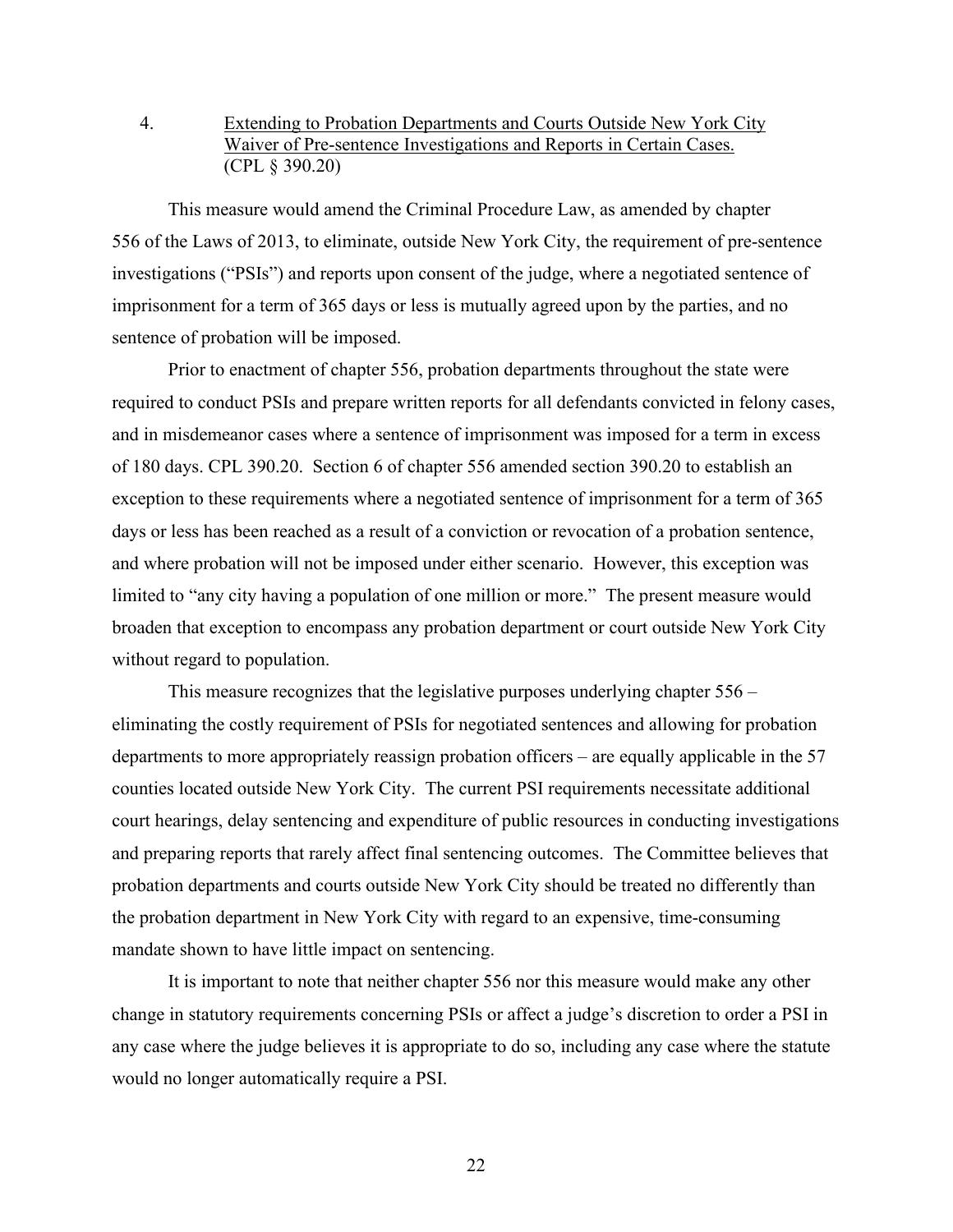AN ACT to amend the criminal procedure law, in relation to waiver of pre-sentence investigations and reports

The People of the State of New York, represented in Senate and Assembly, do enact as follows:

Section 1. Subdivision 5 of section 390.20 of the criminal procedure law, as added by chapter 556 of the laws of 2013, is amended to read as follows:

5. Negotiated sentence of imprisonment. **[** In any city having a population of one million or more and notwithstanding **]** Notwithstanding the provisions of subdivision one or two of this section, a pre-sentence investigation and written report thereon shall not be required where a negotiated sentence of imprisonment for a term of three hundred sixty-five days or less has been mutually agreed upon by the parties with the consent of the judge, as a result of a conviction or revocation of a sentence of probation.

§2. This act shall take effect on the ninetieth day after it shall have become a law.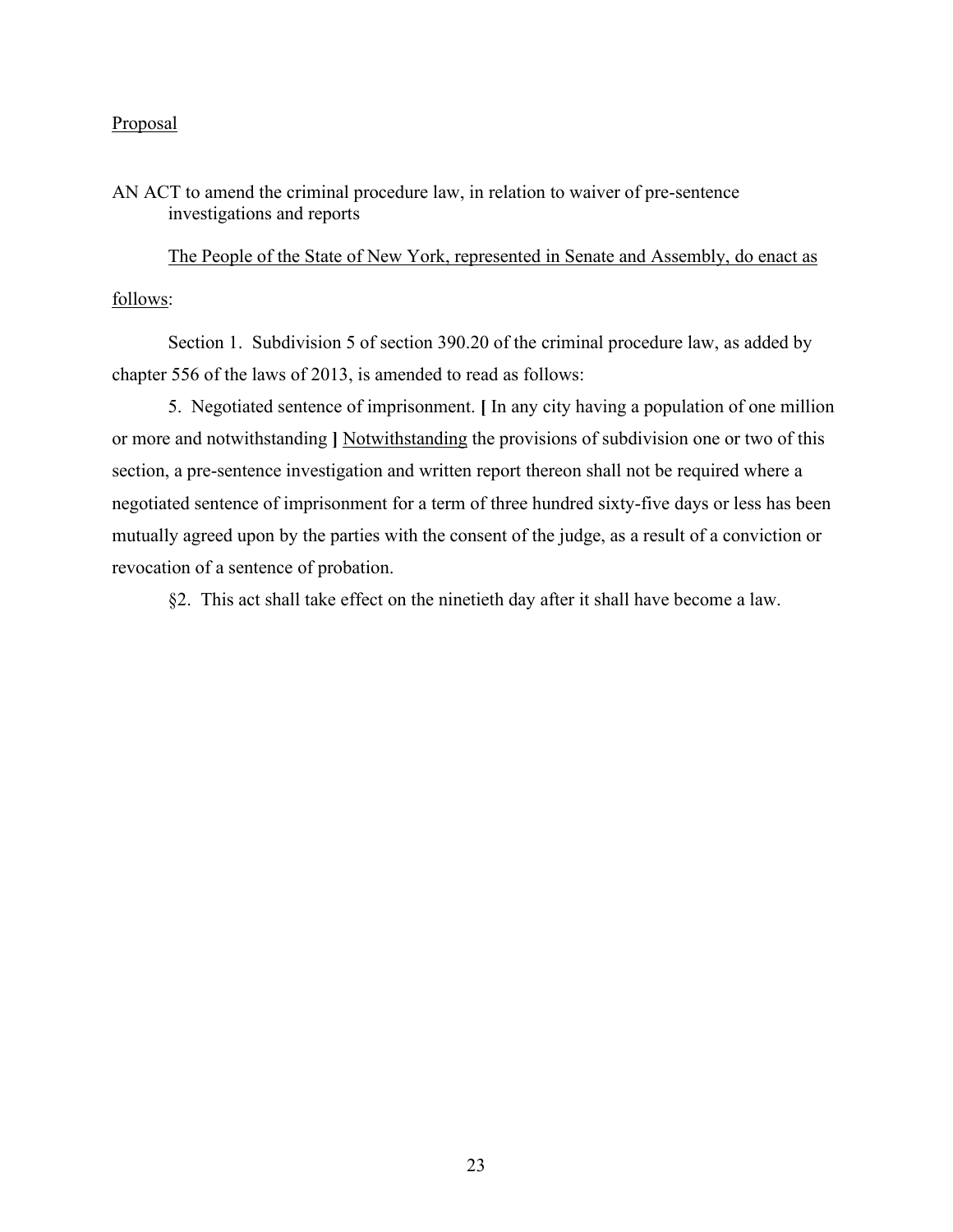5. Fine and Conditional Discharge Upon Conviction for Driving While Ability Impaired (Penal Law § 60.20)

This measure amends the Penal Law to authorize the imposition of the sentence of a fine and conditional discharge upon conviction for the offense of driving while ability impaired.

Section 1192(1) of the Vehicle and Traffic Law makes it unlawful for a person to operate a motor vehicle while "the person's ability to operate such motor vehicle is impaired by the consumption of alcohol." Vehicle and Traffic Law § 1192(1). The violation of this provision of the Vehicle and Traffic Law is a traffic infraction and punishable by a fine in an amount between \$300 and \$500 or by imprisonment for 15 days, or by both a fine and imprisonment. Vehicle and Traffic Law  $\S$  1193(1)(a).

Section 60.20 of the Penal Law sets forth the sentences that are to be imposed upon the conviction of a traffic infraction. The sentences are: a conditional discharge; an unconditional discharge; a fine or imprisonment, or both; or a sentence of intermittent imprisonment. See Penal Law § 60.20. While the Vehicle and Traffic Law expressly prohibits the court from imposing a conditional discharge without also imposing a fine for any violation of its provisions, see Vehicle and Traffic Law § 1193(1)(e), Penal Law section 60.20 does not authorize the imposition of a fine and conditional discharge for the conviction of a traffic infraction.

A conditional discharge is a sentence intended to rehabilitate a person convicted of an offense by discharging the applicable penalty (i.e. imprisonment or probation) on condition that the person performs certain acts that the court deems reasonably necessary to ensure that he or she will lead a law-abiding life. See Penal Law §§ 65.05 and 65.10. Among other things, a conditional discharge may require that the person undergo medical or psychiatric treatment or participate in an alcohol or substance abuse program. See Penal Law § 65.10(d) and (e). Because the discharge may be conditioned upon the person's receipt of treatment or counseling, the conditional discharge provides the court with a very useful tool for addressing substance abuse problems that may underlie an individual defendant's conviction for driving while impaired.

Finally, authorizing a court to impose the sentence of a conditional discharge for the conviction of the offense of driving while impaired is consistent with other provisions of the Vehicle and Traffic Law, which authorize mandatory treatment for substance abuse for persons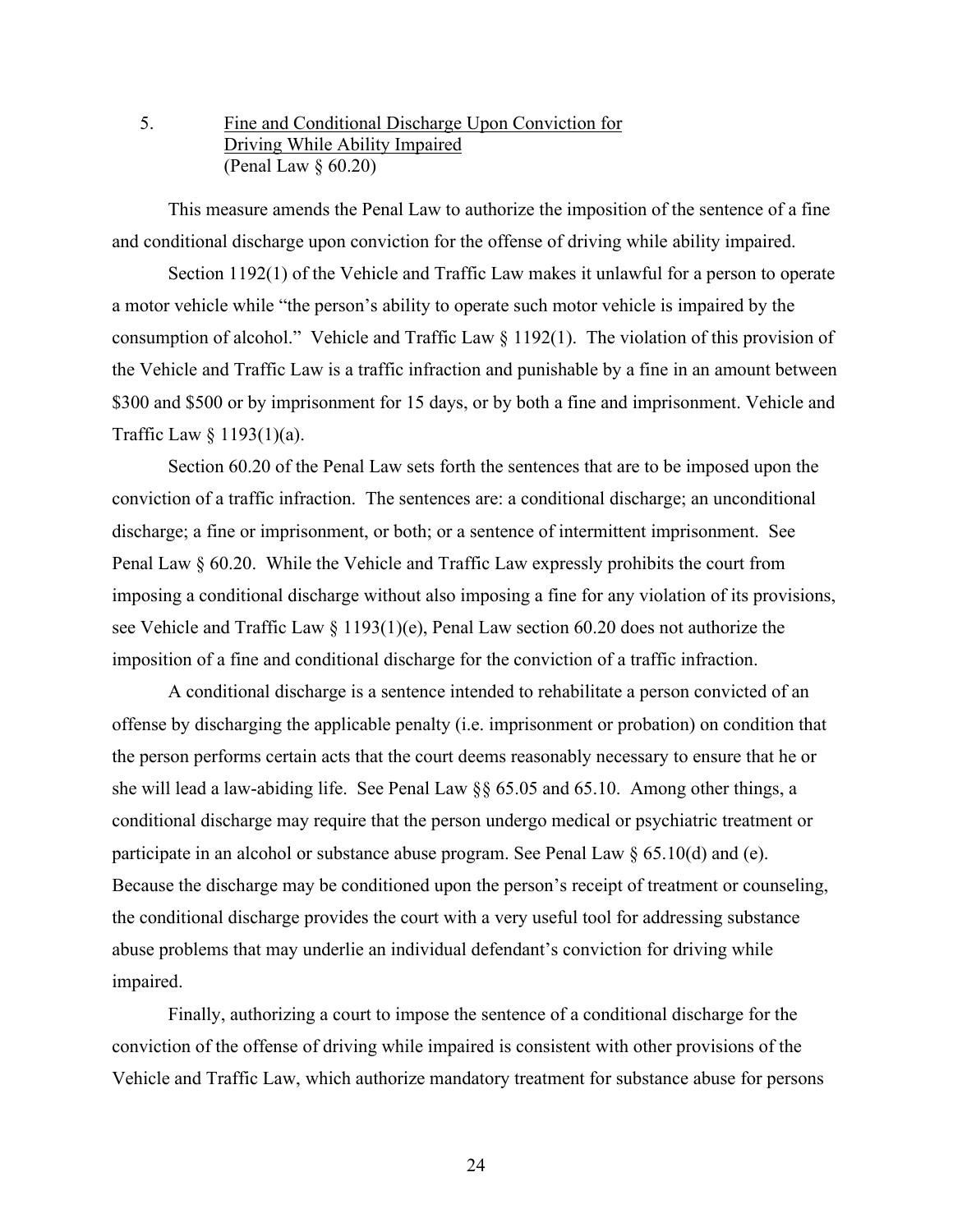who violates its provisions. See Vehicle and Traffic Law § 1198-a(2)(b) (requiring persons convicted of driving while intoxicated to receive treatment).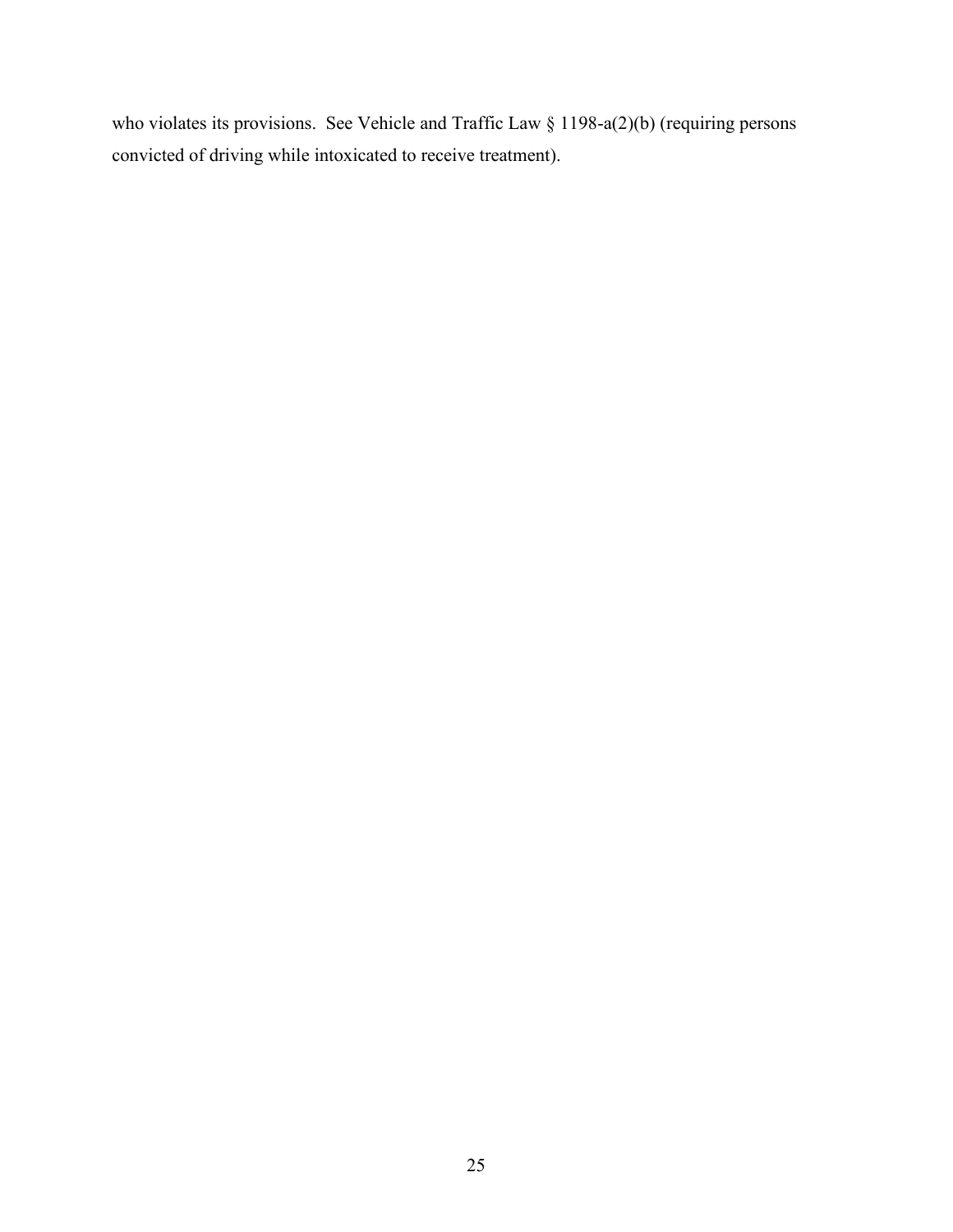AN ACT to amend the penal law, in relation to authority to impose a sentence of a fine and conditional discharge upon conviction of the offense of driving while ability impaired

The People of the State of New York, represented in Senate and Assembly, do enact as follows:

Section 1. Paragraph (d) of subdivision 1 of section 60.20 of the penal law, as added by chapter 477 of the laws of 1970, is amended to read as follows:

(d) A sentence of intermittent imprisonment, as provided in article eighty-five; or

(e) Upon a conviction under subdivision one of section one thousand one hundred

ninety-two of the vehicle and traffic law, a fine or a sentence to a term of imprisonment, or both, as prescribed in the vehicle and traffic law, and a period of conditional discharge, as provided in article sixty-five of this chapter

§ 2. This act shall take effect on the thirtieth day after it shall have become a law and shall apply only where the events upon which a conviction is based occurred on or after such effective date.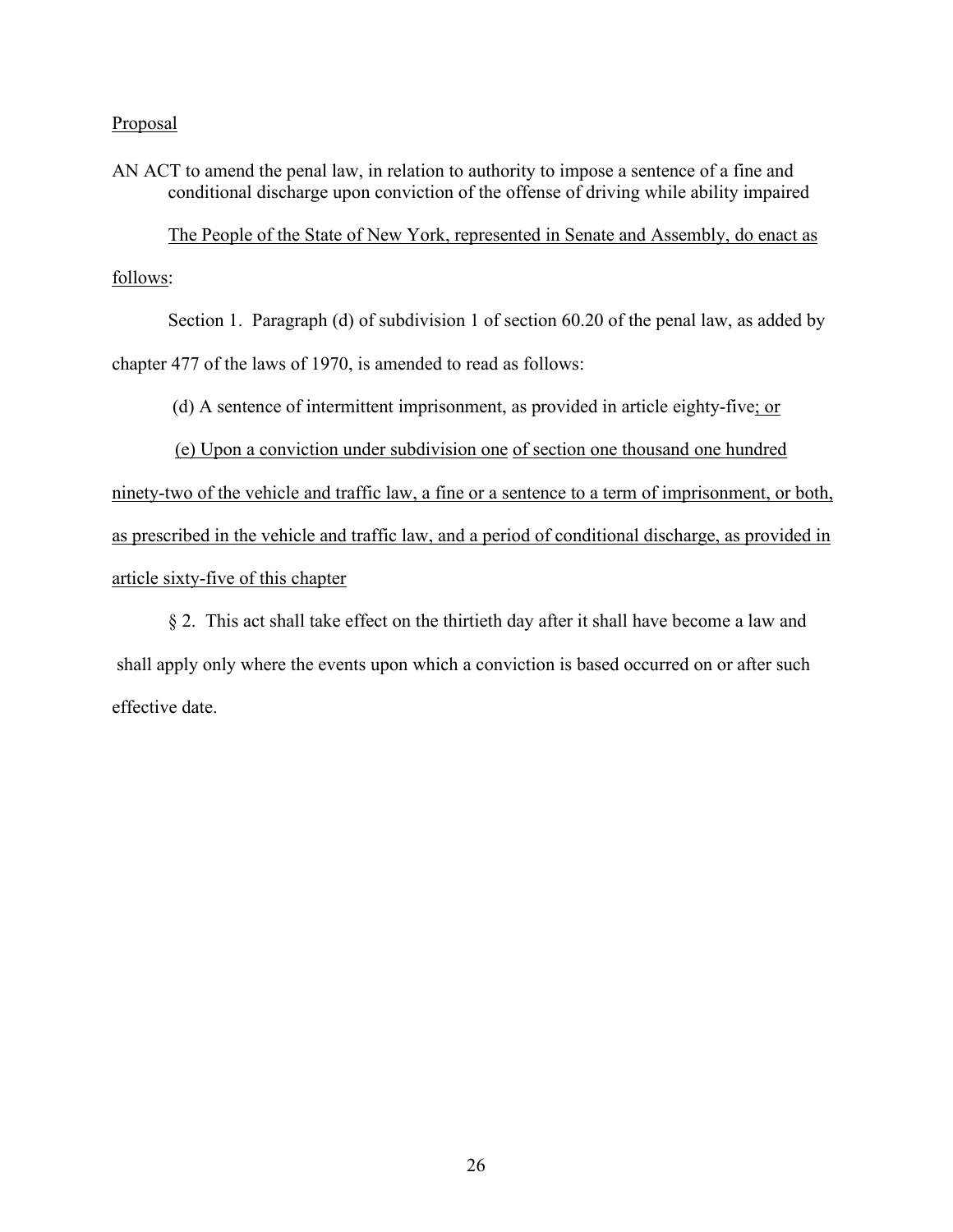## 6. Authorizing Judicial Hearing Officers to Accept Certain Guilty Pleas (CPL § 350.20; § 380.10)

This measure amends sections 350.20 and 380.10 of the Criminal Procedure Law to authorize a judicial hearing officer to accept a guilty plea when authorized to hold a trial of a B misdemeanor.

Judicial hearing officers are retired judges appointed to perform certain designated judicial functions in civil and criminal courts pursuant to Article 22 of the Judiciary Law for the purpose of freeing judges to conduct more trials. People v. Scalza, 76 N.Y.2d 604, 608 (1990).

Section 350.20 of the Criminal Procedure Law authorizes a local criminal court to assign a judicial hearing officer to conduct a trial of a B misdemeanor upon consent of all parties to the criminal proceeding. When assigned to try the case, the judicial hearing officer has the same powers as a judge of the court in which the proceeding is pending. CPL 350.20(2). With respect to a trial of a B misdemeanor, section 350.20 provides that the judicial hearing officer shall determine all questions of law, act as the exclusive trier of all issues of fact, and render a verdict. CPL 350.20(1).

Experience has shown that after a case has been assigned to a judicial hearing officer under this provision the defendant frequently decides to plead guilty in lieu of proceeding to trial. This presents a problem in that section 350.20 does not expressly authorize a judicial hearing officer to accept a guilty plea; as a result, the matter must be returned to the judge before whom it originated for a final disposition. Return of the case to the original judge defeats the very purpose of the original assignment, namely, to free the judge to dispose of matters involving more serious offenses.

This proposal would authorize the judicial hearing officer to accept a guilty plea by amending section 350.20 to provide that a judicial hearing officer shall have jurisdiction over the proceeding as defined in sections 1.20(24) and 10.30(1) of the Criminal Procedure Law. Section 10.30(1) provides that local courts have trial jurisdiction of all offenses other than felonies. Section 1.20(24) provides that a criminal court's trial jurisdiction of an offense includes, among other things, the "authority to accept a plea to" the offense. In addition, this measure would amend section 380.10 of the Criminal Procedure Law to provide that the sentencing procedure set forth in that statute applies to all offenses, including those adjudicated by judicial hearing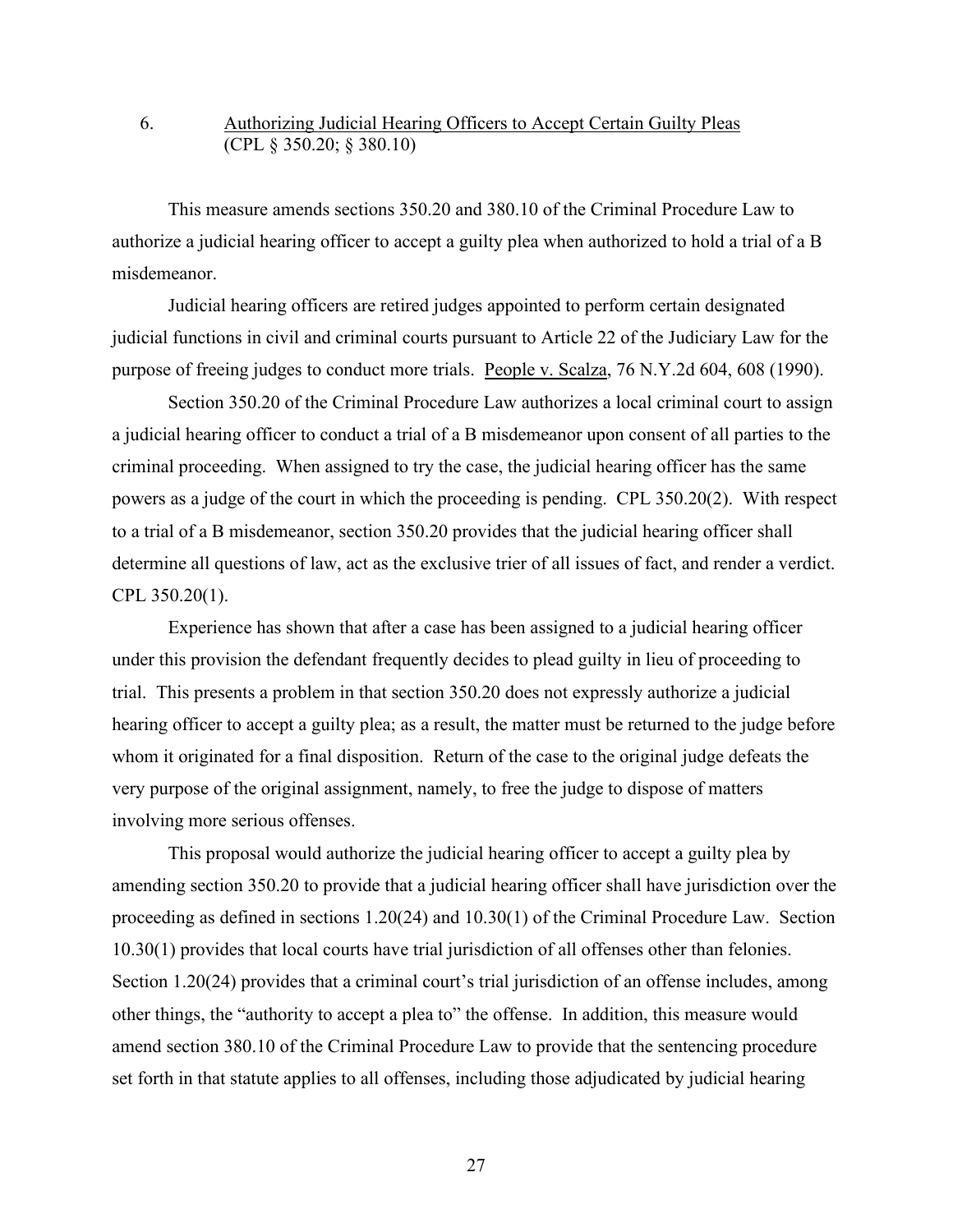officers.

By authorizing a judicial hearing officer to accept a guilty plea, this measure would enable the judicial hearing officer to fully dispose of the matter assigned to him or her and thereby conserve judicial resources.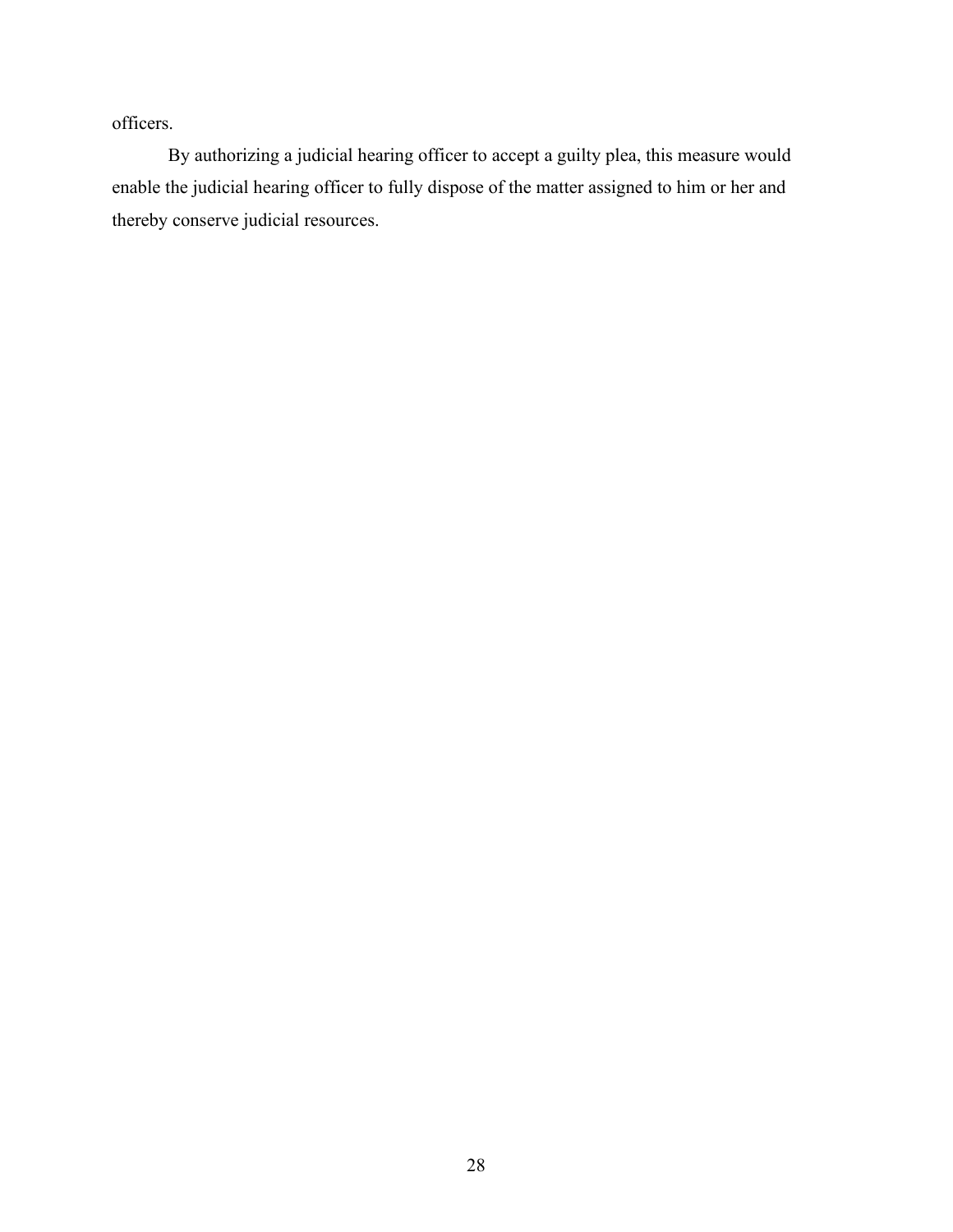AN ACT to amend the criminal procedure law, in relation to authorizing a judicial hearing officer to accept a guilty plea when assigned to conduct a trial

The People of the State of New York, represented in Senate and Assembly, do enact as follows:

Section 1. Subdivision 2 of section 350.20 of the criminal procedure law, as added by chapter 840 of the laws of 1983, is amended to read as follows:

2. In the discharge of this responsibility, the judicial hearing officer shall have the same powers as a judge of the court in which the proceeding is pending, which includes authority to accept a plea to or in satisfaction of the accusatory instrument. The rules of evidence shall be applicable at a trial conducted by a judicial hearing officer.

§ 2. Subdivision 1 of section 380.10 of the criminal procedure law, as amended by chapter 840 of the laws of 1983, is amended to read as follows:

1. In general. The procedure prescribed by this title applies to sentencing for every offense, whether defined within or outside of the penal law; provided, however, where a judicial hearing officer has conducted the trial pursuant to section 350.20 of this chapter, or accepted a plea to or in satisfaction of an accusatory instrument, all references to a court herein shall be deemed references to such judicial hearing officer.

§ 3. This act shall take effect on the first day of November next succeeding the date on which it shall have become a law and shall apply only to accusatory instruments filed on or after such effective date.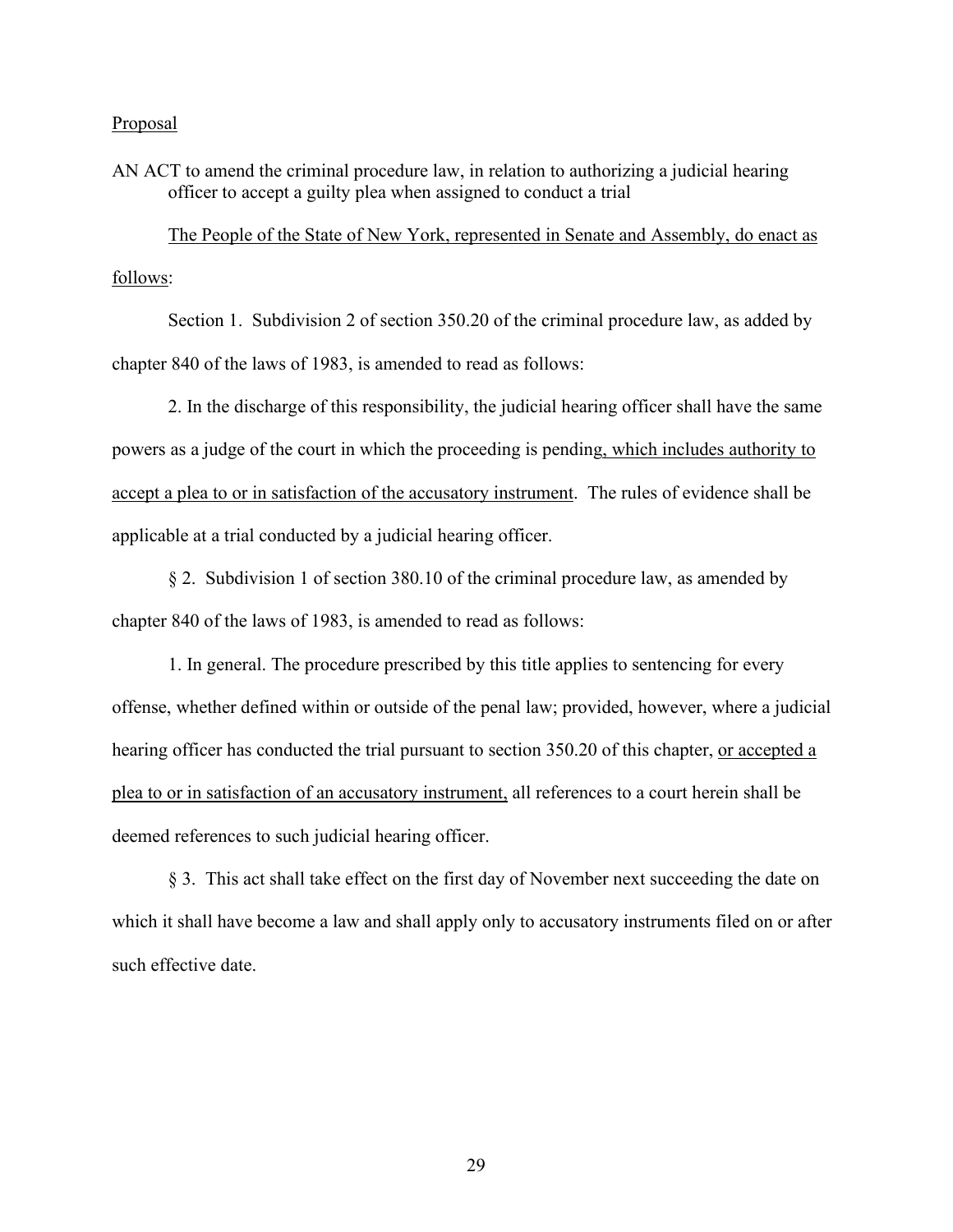# 7. Expanding Statewide the Current Authority for Single-Judge Trials in B Misdemeanor Cases (CPL § 340.40(2))

This measure amends section 340.40 of the Criminal Procedure Law to expand statewide the current authority of a local criminal court to hold a single judge trial where the potential term of imprisonment for the offense is not more than six months.

Section 340.40(2) of the Criminal Procedure Law now provides that a defendant charged by information with a misdemeanor must be accorded a jury trial, except that, in the New York City Criminal Court, a defendant must be accorded a single judge trial where the authorized term of imprisonment for the charged misdemeanor is not more than six months.

This measure would extend the exception now applicable only in the New York City Criminal Court to all local criminal courts. Thus, in local criminal courts located outside of New York City, trials of class B misdemeanors would be nonjury trials only. This measure does not infringe on a defendant's right to a jury trial because, under the Constitution, the right to a jury trial attaches only when the defendant is charged with a crime for which the maximum penalty is more than six months' incarceration. See Baldwin v. New York, 399 U.S. 66 (1970).

This measure would save substantial time and money in a number of ways. By freeing up limited jury resources, this measure would enlarge the misdemeanor trial capacity of the State's local criminal courts. By authorizing single-judge trials for offenses carrying potential incarceration of no more than six months, this measure would shorten the time from arraignment to trial, reduce costs associated with impaneling juries, and ensure an adequate supply of jurors for the trial of more serious misdemeanors and felony charges. These fiscal and administrative advantages would especially benefit District Courts on Long Island, upstate City Courts and busy suburban Justice Courts.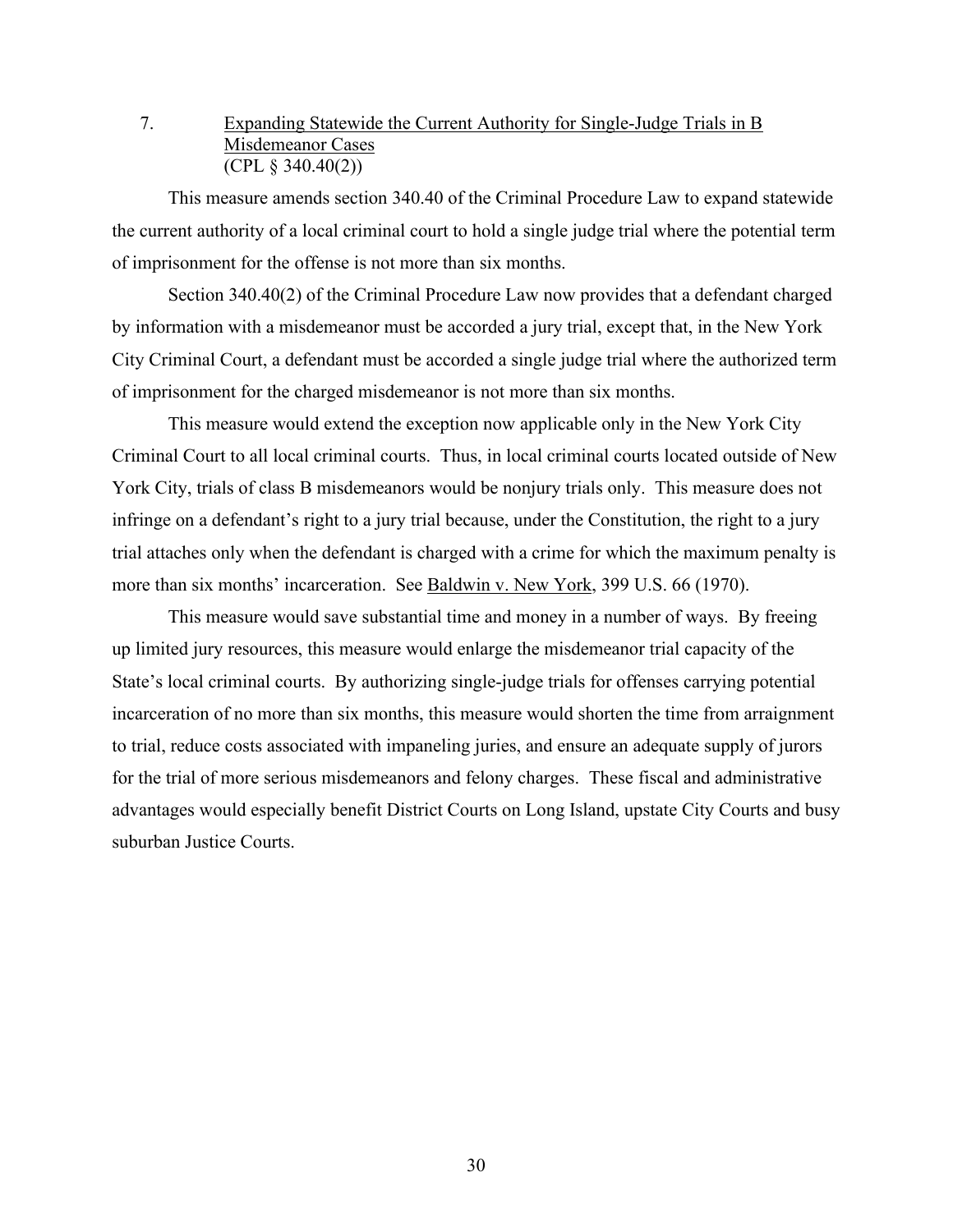AN ACT to amend the criminal procedure law, in relation to trial in certain local criminal courts

The People of the State of New York, represented in Senate and Assembly, do enact as follows:

Section 1. Subdivision 2 of section 340.40 of the criminal procedure law, as amended by chapter 673 of the laws of 1984, is amended to read as follows:

2. In any local criminal court a defendant who has entered a plea of not guilty to an information which charges a misdemeanor must be accorded a jury trial, conducted pursuant to article three hundred sixty, except that [in the New York city criminal court,] the trial of an information which charges a misdemeanor for which the authorized term of imprisonment is not more than six months must be a single judge trial. The defendant may at any time before trial waive a jury trial in the manner prescribed in subdivision two of section 320.10, and consent to a single judge trial.

§ 2. This act shall take effect on the first day of November next succeeding the date on which it shall have become a law and shall apply only to informations filed on or after such effective date.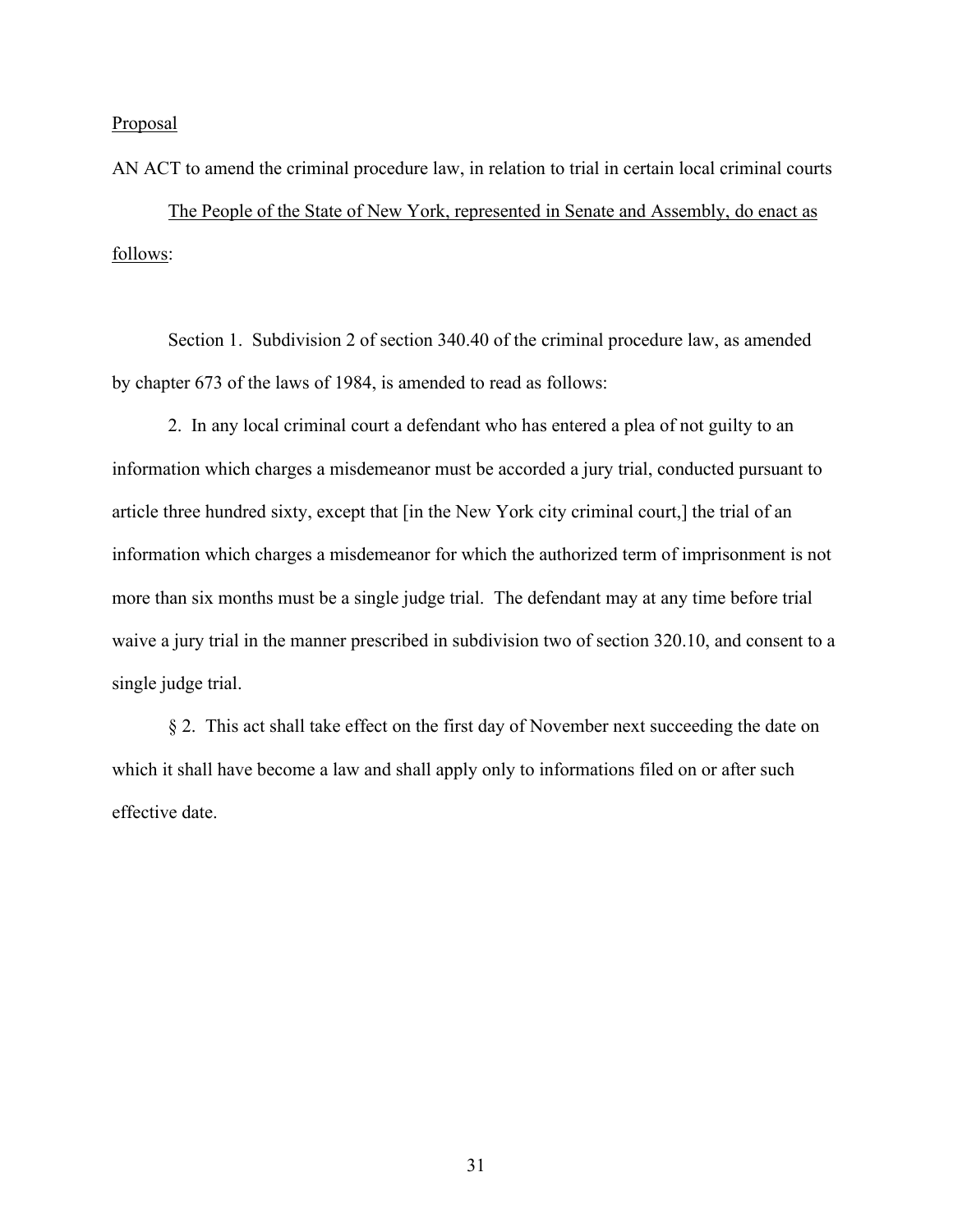# 8. Sealing Court Records of Action Dismissed on Motion of Prosecutor (CPL § 160.50)

This measure would amend section 160.50 of the Criminal Procedure Law to authorize the sealing of the court records in a criminal action or proceeding in the event that the charges are dismissed upon motion by the prosecutor.

Currently, section 160.50 of the Criminal Procedure Law authorizes the court to seal the records of a criminal action or proceeding that has terminated in favor of the defendant. The purpose of the sealing rule is to ensure that the person charged with, but not convicted of, a criminal offense is free of the stigma of having been the subject of the charge. The records subject to this provision, which consist of all official records and papers, including judgments and orders of a court, but not including published court decisions or opinions or records and briefs on appeal, relating to the arrest or prosecution, including all duplicates and copies thereof, on file with the Division of Criminal Justice Services, any court, police agency, or prosecutor's office, must be sealed. See CPL 160.50(1). Subdivision three of this provision sets forth the specific circumstances under which an action or proceeding will be considered terminated in favor of the defendant. See CPL 160.50(3). The class of dispositions qualifying for such treatment includes acquittal and various specified dismissals and vacaturs. Id.

Prosecutors have the discretion not to proceed with a criminal action or proceeding. See People v. Thomas, 4 Misc.3d 57, 59 (Sup. Ct., App. Term 2004), aff'd 4 N.Y.3d 143 (2005). Despite the broad class of dispositions covered by section 160.50, however, it does not expressly authorize the sealing of court records when the prosecutor moves to dismiss the entire accusatory instrument or when the prosecutor elects not to prosecute after the accusatory instrument has been filed but prior to the arraignment. There is no reason to exclude the records associated with this class of dispositions from the sealing rule established by section 160.50. This measure would provide express authorization for inclusion.

By authorizing the sealing of court records upon the prosecutor's motion to dismiss or election not to proceed, this measure would extend the protections of section 160.50 to a person whose criminal case is terminated in his or her favor under these circumstances.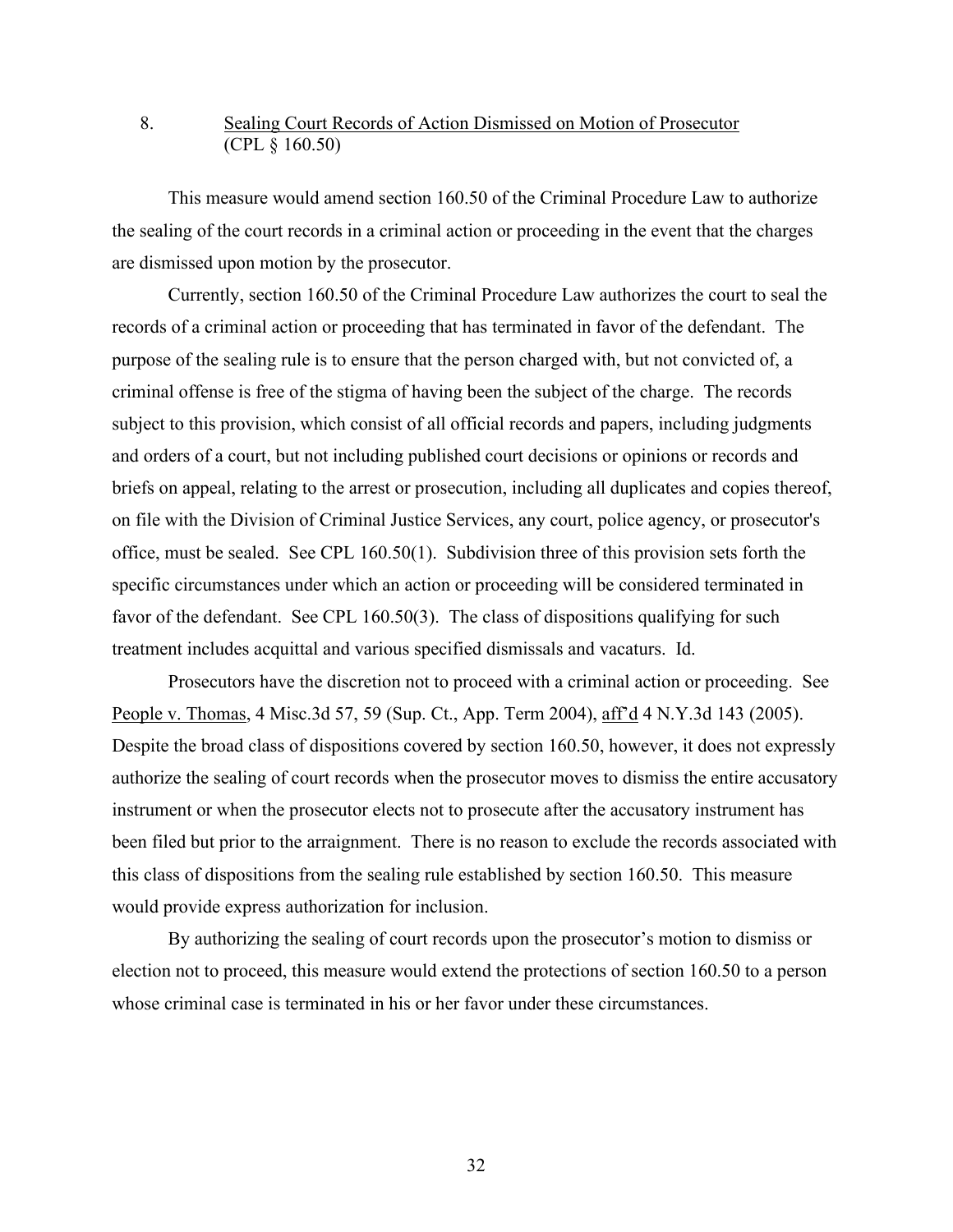AN ACT to amend the criminal procedure law, in relation to sealing of a court record upon dismissal of a criminal action upon motion of the prosecutor

The People of the State of New York, represented in Senate and Assembly, do enact as follows:

Section 1. Paragraph (b) of subdivision 3 of section 160.50 of the criminal procedure law, as amended by chapter 518 of the laws of 2004, is amended to read as follows:

(b) an order to dismiss the entire accusatory instrument against such person pursuant to section 170.30, 170.50, 170.55, 170.56, 180.70, 210.20, 210.46 or 210.47 of this chapter, or on the motion of the appropriate prosecutor, was entered or deemed entered, or an order terminating the prosecution against such person was entered pursuant to section 180.85 of this chapter, and the people have not appealed from such order or the determination of an appeal or appeals by the people from such order has been against the people; or

§ 2. Paragraph (i) of subdivision 3 of section 160.50 of the criminal procedure law is amended to read as follows:

(i) prior to the filing of an accusatory instrument in a local criminal court against such person or after the filing of the accusatory instrument but prior to an arraignment, the prosecutor elects not to prosecute such person. In such event, the prosecutor shall serve a certification of such disposition upon the division of criminal justice services and upon the appropriate police department or law enforcement agency which, upon receipt thereof, shall comply with the provisions of paragraphs (a), (b), (c) and (d) of subdivision one of this section in the same manner as is required thereunder with respect to an order of a court entered pursuant to said subdivision one.

§ 3. This act shall take effect immediately.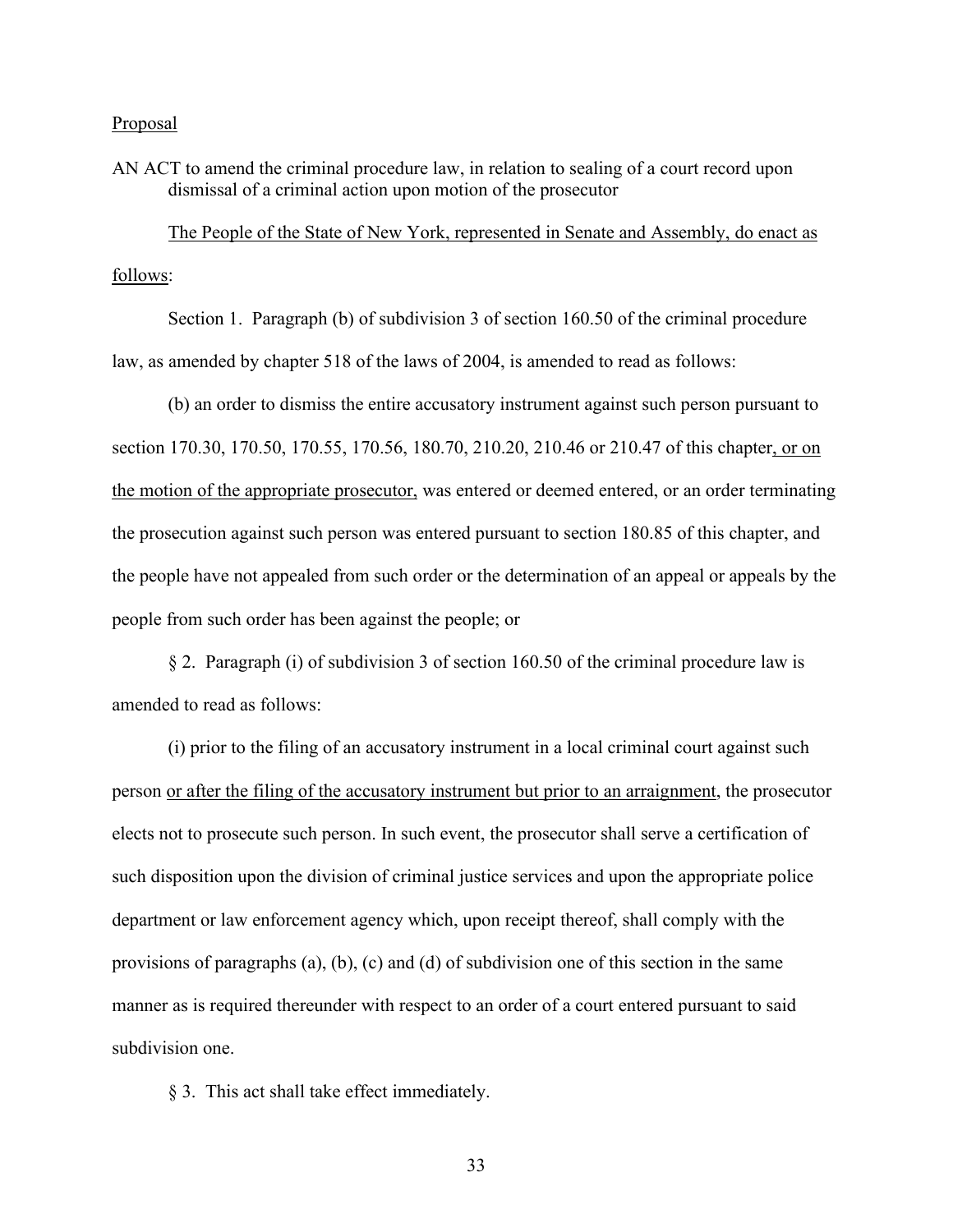9. Dangerous Dog Proceedings: Providing Courts with Discretion to Direct Seizure of a Dog after an Evidentiary Hearing. (Agriculture and Markets Law § 123(2))

Pursuant to the Agriculture and Markets Law ("AGM"), a "dangerous dog" proceeding is commenced by the filing of an *ex parte* sworn statement describing an attack or threatened attack by a dog. AGM § 123(2) requires the judge reviewing the statement to make an immediate determination whether there is probable cause to believe the dog is dangerous. If so, the court "shall issue an order to any dog control officer, peace officer . . . or police officer directing such officer to immediately seize such dog and hold the same pending judicial determination." Whether or not the judge finds probable cause for seizure, he or she is required to hold a hearing on the complaint within five days.

Under the statute, where the court finds probable cause that a dog is dangerous the court is required to direct seizure of the dog prior to holding an evidentiary hearing or giving the respondent an opportunity to be heard. While seizure may be appropriate in many cases, mandatory seizure is not always practical or feasible. In addition, the statute is silent concerning whether the court may direct seizure of the dog following a hearing. Thus, where a judge does not find probable cause that a dog is dangerous until the conclusion of the evidentiary hearing, the statute does not at that point authorize seizure of the dog. While the court must make an immediate snapshot determination regarding seizure based upon unproven allegations at the outset of the proceeding, it has no ability to issue a seizure order after making a final determination that the dog is dangerous based on the evidence presented at the hearing. This loophole poses both public safety and enforcement concerns: where the dog has not been seized and the respondent does not comply with court-ordered conditions, such as subjecting the dog to spaying or neutering, professional evaluation or secure confinement, it would appear that the court would have to hold the dog's owner in contempt to ensure compliance.

In view of the foregoing concerns, AGM § 123(2) should be amended to give the court discretion whether to direct seizure of a dog at the outset of the proceeding, and to authorize the court to direct seizure of a dangerous dog following a hearing on the merits.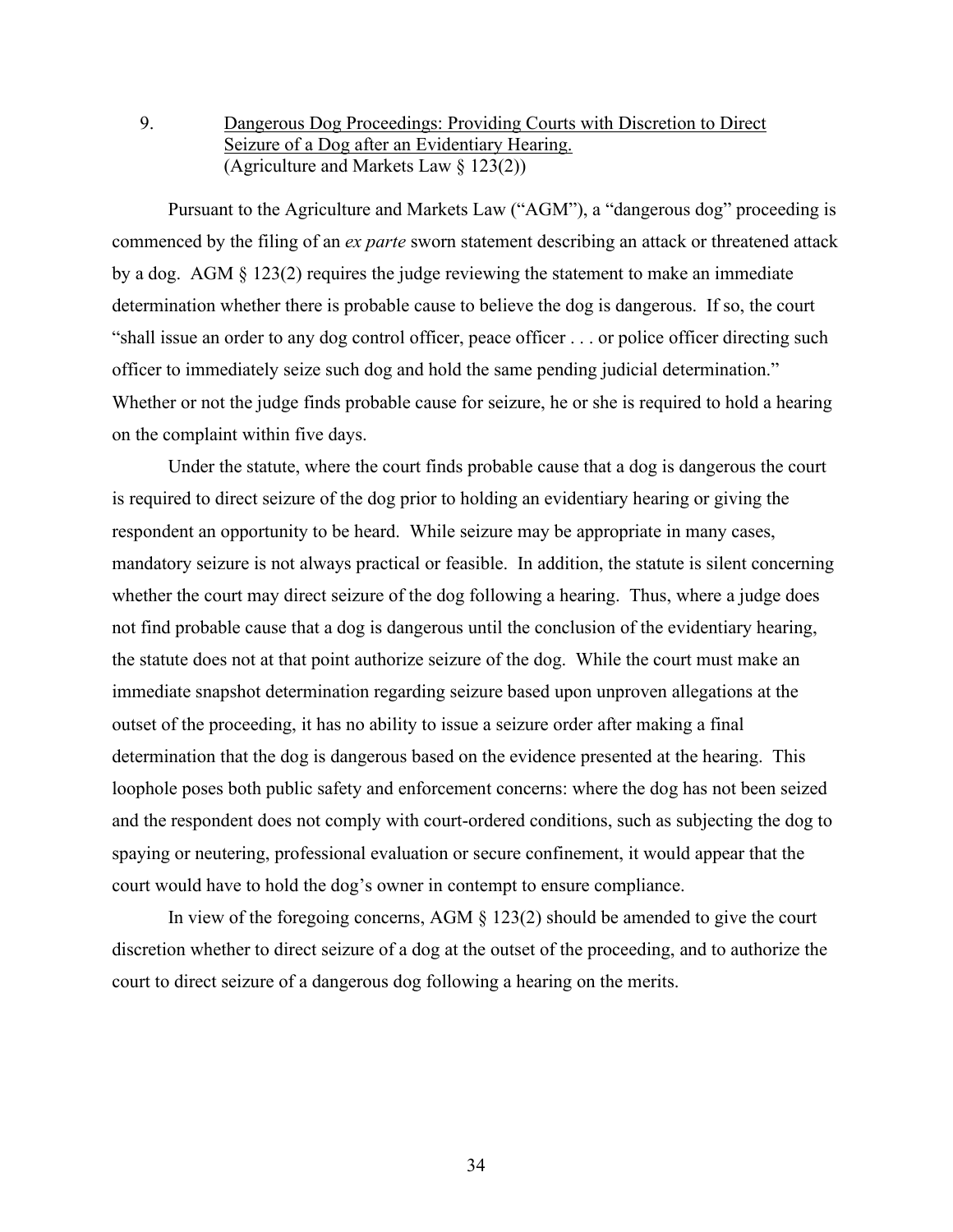AN ACT to amend the agriculture and markets law, in relation to dangerous dog proceedings.

The People of the State of New York, represented in Senate and Assembly, do enact as follows:

Section 1. The first unlettered paragraph of subdivision 2 of section 123 of the agriculture and markets law, as amended by chapter 59 of the laws of 2010, is amended to read as follows:

Any person who witnesses an attack or threatened attack, or in the case of a minor, an adult acting on behalf of such minor, may, and any dog control officer or police officer as provided in subdivision one of this section shall, make a complaint under oath or affirmation to any municipal judge or justice of such attack or threatened attack. Thereupon, the judge or justice shall immediately determine if there is probable cause to believe the dog is a dangerous dog and, if so [shall] may issue an order to any dog control officer, peace officer, acting pursuant to his or her special duties, or police officer directing such officer to immediately seize such dog and hold the same pending judicial determination as provided in this section. Whether or not the judge or justice finds there is probable cause for such seizure, he or she shall, within five days and upon written notice of not less than two days to the owner of the dog, hold a hearing on the complaint. The petitioner shall have the burden at such hearing to prove the dog is a "dangerous dog" by clear and convincing evidence. If satisfied that the dog is a dangerous dog, the judge or justice may issue an order to any dog control officer, peace officer, acting pursuant to his or her special duties, or police officer directing such officer to immediately seize such dog and hold the same pending adequate proof satisfactory to the court of compliance with any other order of the court pursuant to this subdivision or subdivision three of this section, and further shall [then] order neutering or spaying of the dog, microchipping of the dog and one or more of the following as deemed appropriate under the circumstances and as deemed necessary for the protection of the public:

§ 2. This act shall take effect on the ninetieth day after it shall have become a law.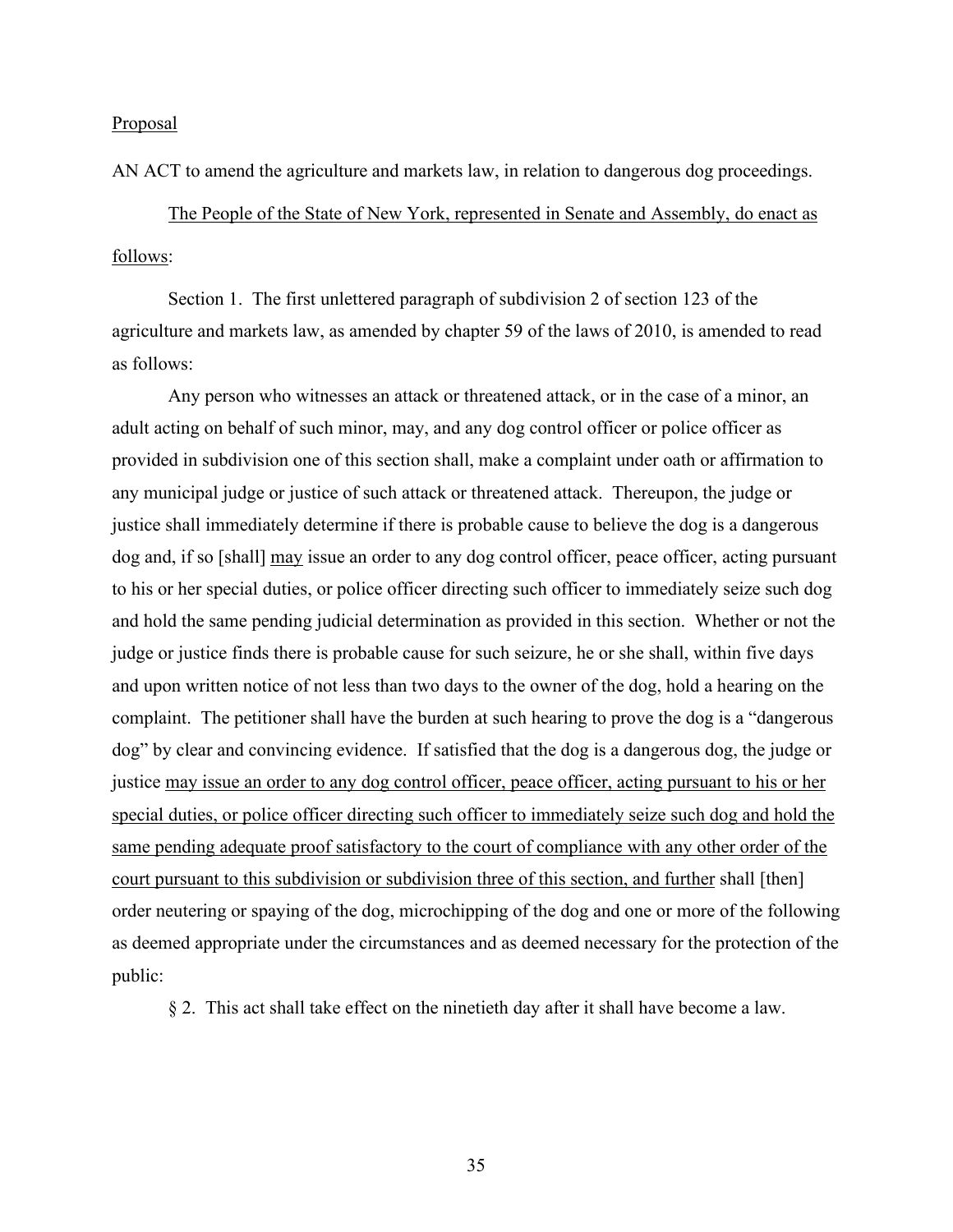## 10. Increasing the Penalty in Multiple Arrests for Driving Without a License (VTL § 511(1)(b), (c); § 511(2)(a)(i); § 511(3)(a)(v) [new])

The Committee recommends this measure to amend the Vehicle and Traffic Law to increase the penalty for multiple arrests for driving without a license. Given the high levels of recidivism among unlicensed drivers - nearly 1 in 4 convictions for revoked licenses are repeat offenders - and the threat that such drivers pose to highway safety, the Committee feels this legislation is a step toward deterring repeat offenders. (*See* New York State Department of Motor Vehicles Institute for Traffic Safety Management and Research (ITSMR), 2016 Data)

This legislation would increase the maximum term of imprisonment from 30 days to 90 days for: 1) aggravated unlicensed operation of a motor vehicle in the third degree; and 2) aggravated unlicensed operation of a motor vehicle with a gross weight of more than 18,000 pounds.

In addition, this proposal increases the length of time between incidents of driving without a license that elevate the offense from a third-degree offense to a second-degree offense. Under current law, when an individual commits the offense of aggravated unlicensed operation of a motor vehicle in the third degree, and he or she has previously been convicted of the same offense in the immediately preceding 18 months, he or she is then charged with aggravated unlicensed operation of a motor vehicle in the second degree. Under this proposal, the current 18-month period is increased to 2 years.

Lastly, this proposal creates a new subparagraph providing that, if an individual commits the offense of aggravated unlicensed operation of a motor vehicle in the second degree, and he or she has previously been convicted of the same offense in the immediately preceding 5 years, then he or she is charged with aggravated unlicensed operation of a motor vehicle in the first degree.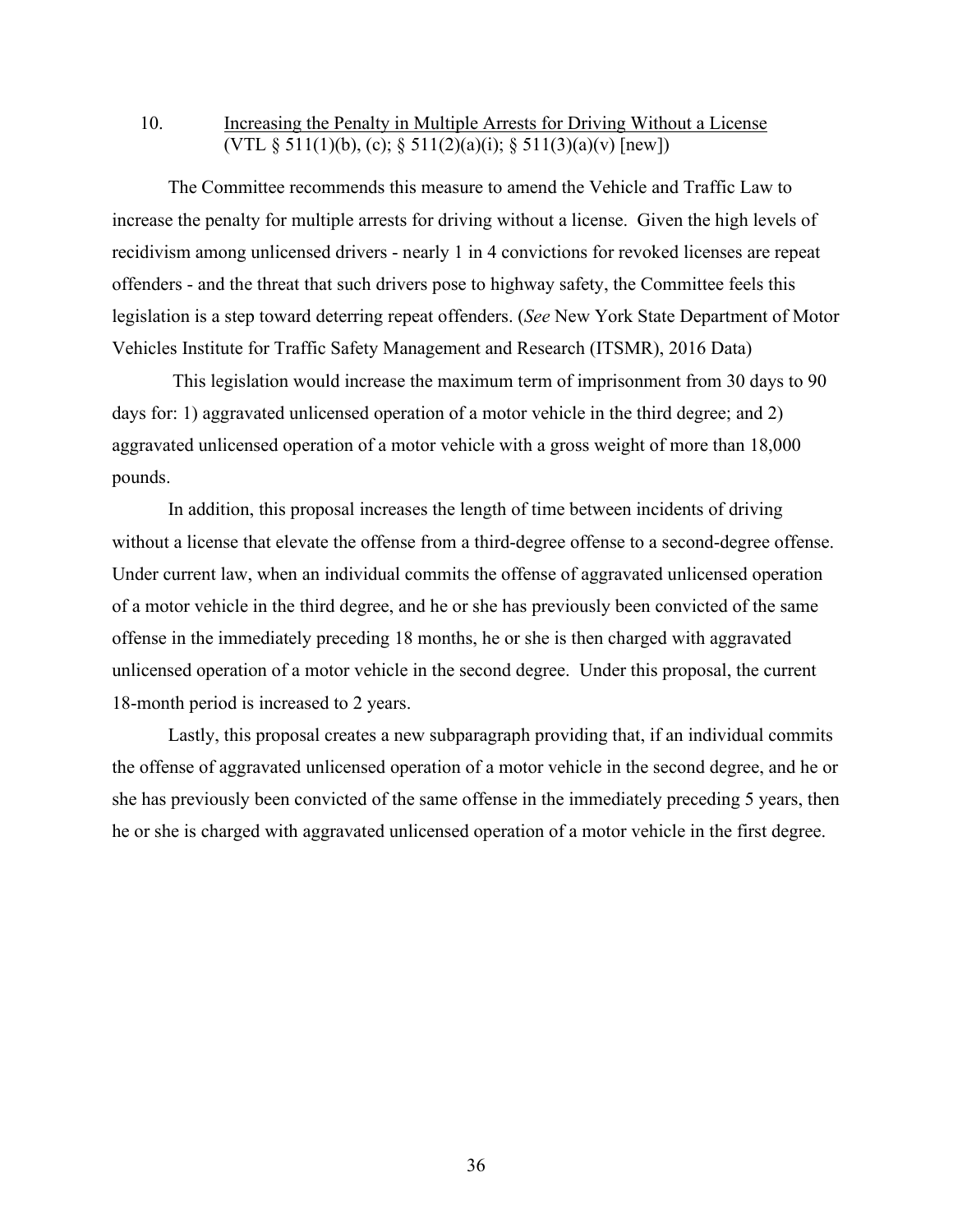AN ACT to amend the vehicle and traffic law, in relation to aggravated unlicensed operation of a motor vehicle

The People of the State of New York, represented in Senate and Assembly, do enact as follows:

Section 1. Paragraph (b) of subdivision (1) of section 511 of the vehicle and traffic law is amended to read as follows:

(b) Aggravated unlicensed operation of a motor vehicle in the third degree is a misdemeanor. When a person is convicted of this offense, the sentence of the court must be: (i) a fine of not less than two hundred dollars nor more than five hundred dollars; or (ii) a term of imprisonment of not more than [thirty] ninety days; or (iii) both such fine and imprisonment.

§ 2. Paragraph (c) of subdivision (1) of section 511 of the vehicle and traffic law is amended to read as follows:

(c) When a person is convicted of this offense with respect to the operation of a motor vehicle with a gross vehicle weight rating of more than eighteen thousand pounds, the sentence of the court must be: (i) a fine of not less than five hundred dollars nor more than fifteen hundred dollars; or (ii) a term of imprisonment of not more than [thirty] ninety days; or (iii) both such fine and imprisonment.

§ 3. Subparagraph (i) of paragraph (a) of subdivision (2) of section 511 of the vehicle and traffic law is amended to read as follows:

(i) has previously been convicted of an offense that consists of or includes the elements comprising the offense committed within the immediately preceding [eighteen months] two years;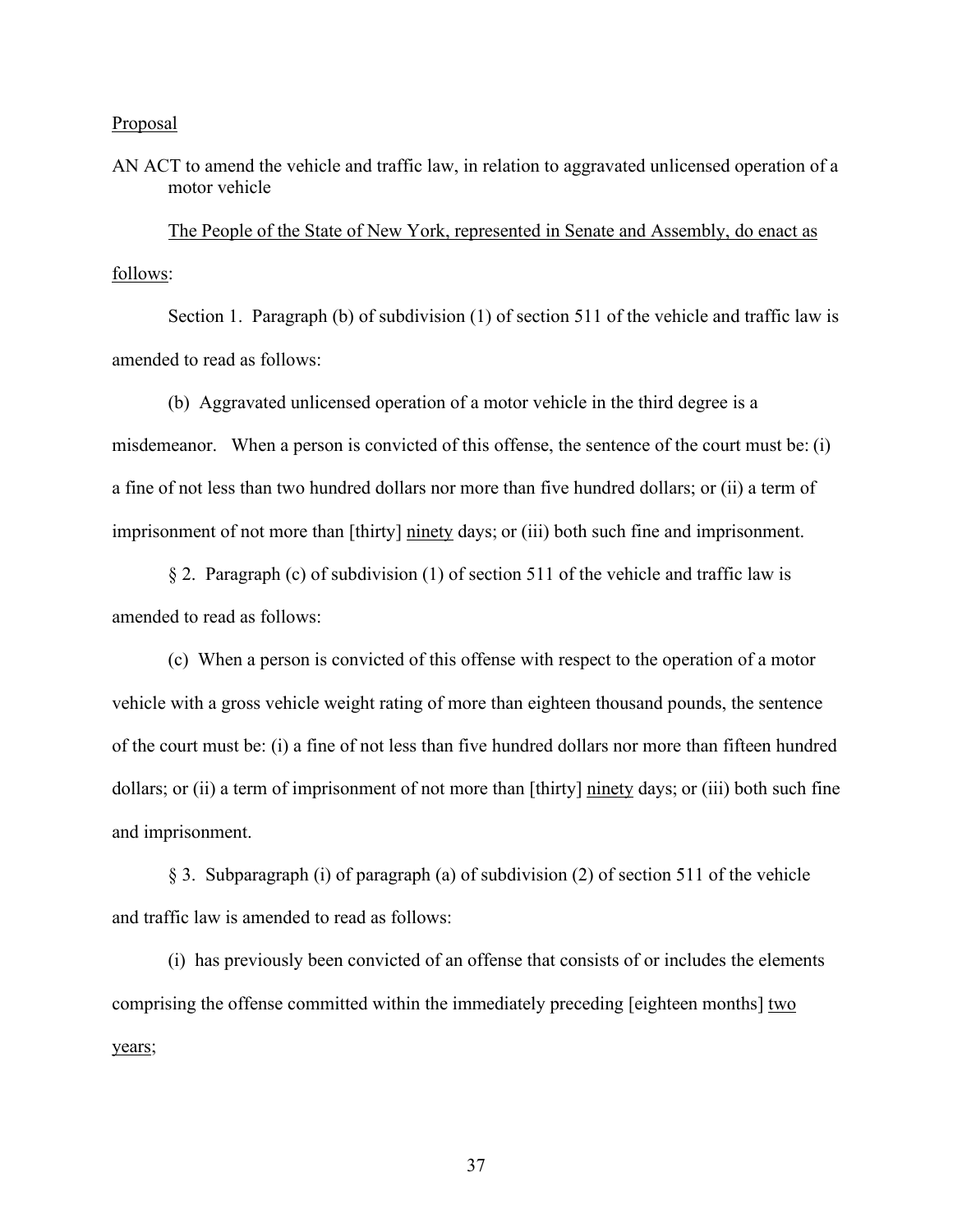§ 4. Paragraph (a) of subdivision (3) of section 511 of the vehicle and traffic law is amended by adding a new subparagraph (v) to read as follows:

(v) commits the offense of aggravated unlicensed operation of a motor vehicle in the second degree as provided in subparagraph (i), (ii), (iii) or (iv) of this paragraph and has previously been convicted of the offense of aggravated unlicensed operation of a motor vehicle in the second degree under subparagraph (i), (ii), (iii) or (iv) within the immediately preceding five years.

§ 5. This act shall take effect immediately and apply to offenses that occur on or after the effective date.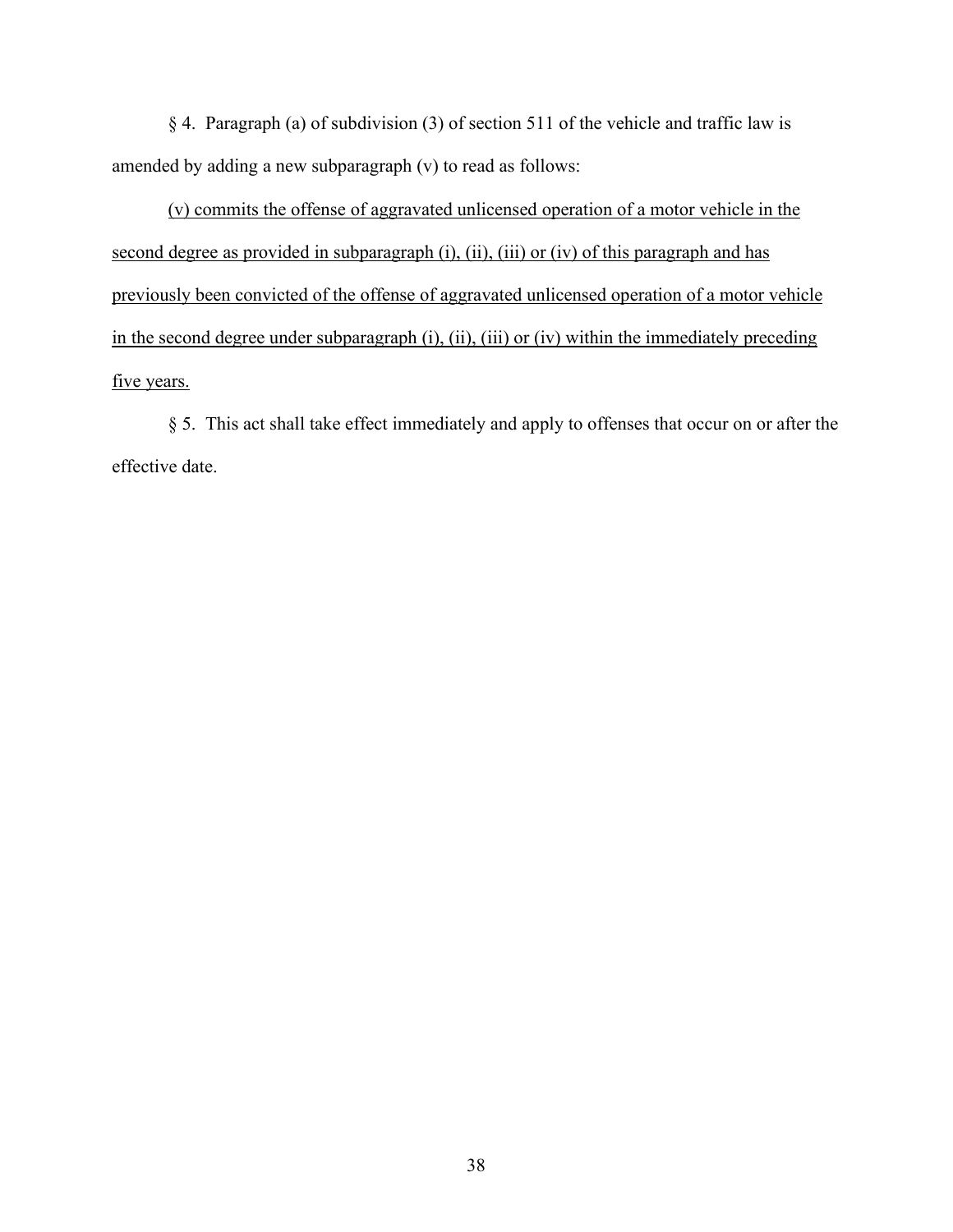# 11. Increasing the Permissible Term of Imprisonment of a "Split Sentence" (Penal Law  $\S 60.01(2)(d)$ )

This measure, included as part of our program in the past, has been revised to target a specific problem related to misdemeanor domestic violence offenses, and misdemeanor drug offenses that do not qualify for drug court. This legislation would authorize an increase in the maximum jail sentence – from 60 days to 90 days – that may be imposed for misdemeanor drug convictions and misdemeanor domestic violence convictions where there is a concurrent sentence of jail plus probation or conditions, i.e., a "split sentence." Penal Law  $60.01(2)(d)$ authorizes a court to impose a split sentence of up to a maximum of 60 days in jail for a misdemeanor, along with a term of probation, which together cannot exceed the authorized term of probation as set forth in Penal Law § 65.00(3). See People v Zephrin, 14 NY3d 296, 299-300 (2010).

The "split sentence" option of Penal Law  $\S 60.01(2)(d)$  provides for an important sentencing alternative in those cases where neither a "straight" jail term nor a supervisory sentence is considered appropriate by itself. Unfortunately, however, there are many cases where the judge at sentencing or the prosecutor during plea negotiations may feel constrained to reject the "split sentence" in favor of straight imprisonment because they are uncomfortable with sentencing the defendant to only 60 days in jail. This works to deprive many defendants, especially in drug treatment and other specialty courts, of the beneficial rehabilitative options available through probation. Similarly, in the case of domestic violence, rejection of the "split sentence" deprives victims of the protection of a "cooling off period" from their abuser. This is critical from the "trigger date," *i.e*. the court appearance, in which an abuser is at the highest risk for retaliation and needs court supervision the most. The Committee believes that "split sentences" would be utilized more widely if judges had the discretion to impose a jail term of up to 90 days as part of the overall split sentence, and that fewer prosecutors would insist on long sentences of straight jail time if there was an option of combining probation with a jail term of 90 days instead of only 60 days. In the Committee's view, sentencing a defendant with underlying problems like drug addiction and domestic violence to a split sentence of 90 days plus probation generally produces better results than sentencing the defendant to a longer term of straight jail time without the benefits and rehabilitative options available through probation.

In order to effectuate the foregoing goals, this measure would amend Penal Law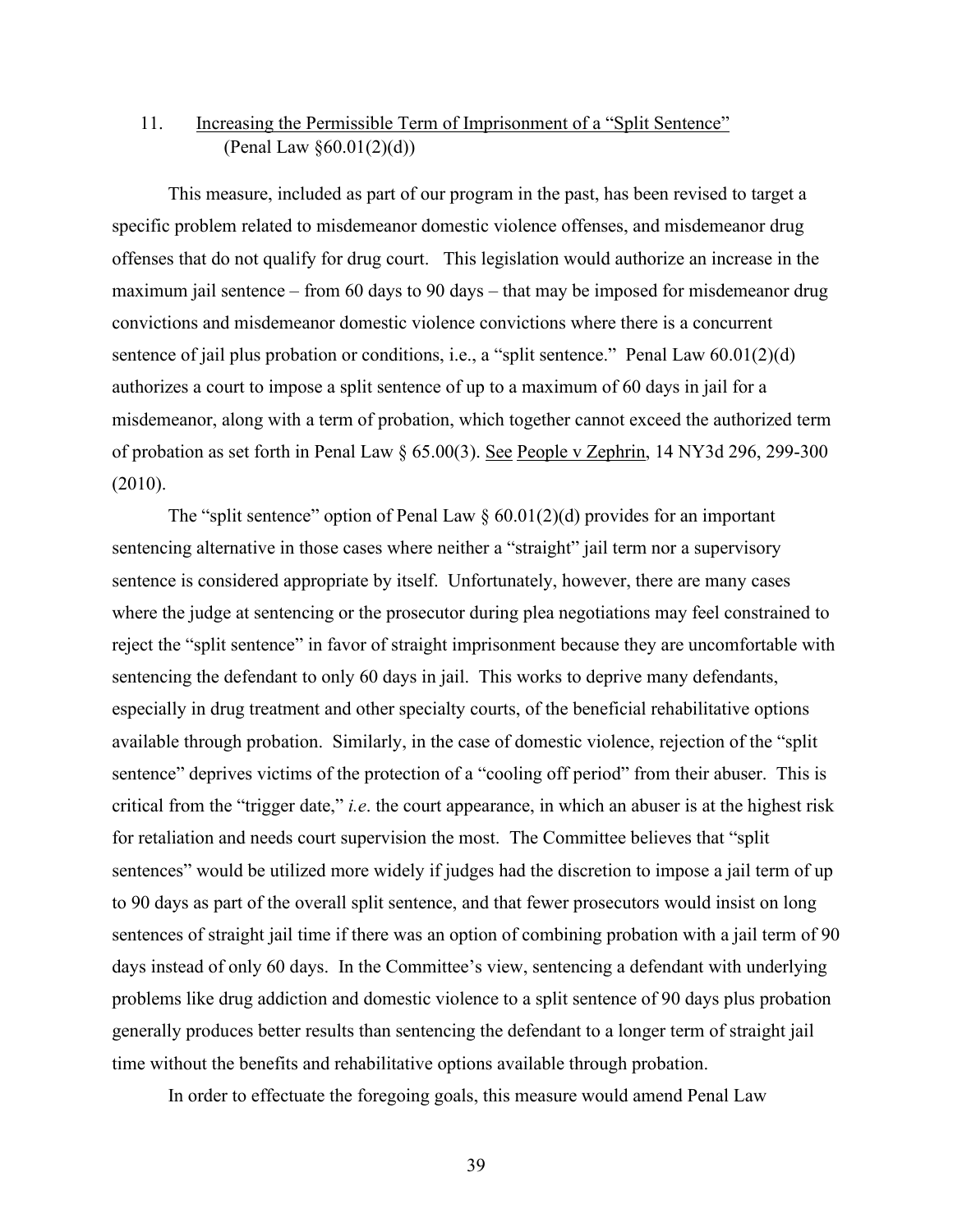§ 60.01(2)(d) to increase, from 60 days to 90 days, the maximum period of incarceration that may be served in conjunction with a sentence of probation or conditional discharge for certain Class A misdemeanors.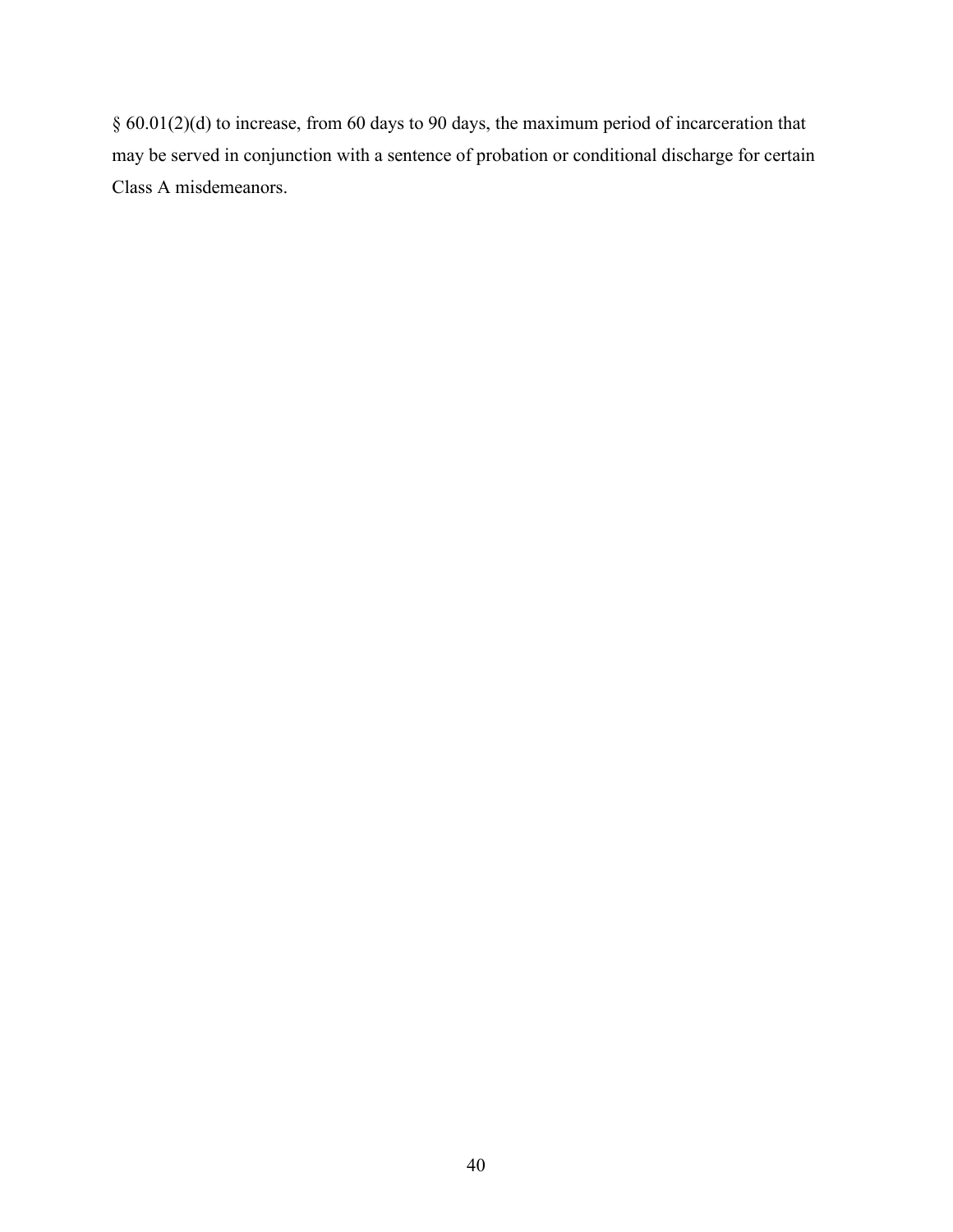AN ACT to amend the penal law, in relation to revocable sentences of probation or conditional discharge and imprisonment

The People of the State of New York, represented in Senate and Assembly, do enact as follows:

Section 1. Paragraph (d) of subdivision 2 of section 60.01 of the penal law is amended to read as follows:

(d) In any case where the court imposes a sentence of imprisonment not in excess of sixty days[,] for a misdemeanor, except not in excess of ninety days for assault in the third degree as defined by section 120.00 of this chapter, menacing in the second degree as defined by section 120.14 of this chapter, stalking in the third degree as defined by section 120.50 of this chapter, criminal obstruction of breathing or blood circulation as defined by section 121.11 of this chapter, sexual misconduct as defined by section 130.20 of this chapter, forcible touching as defined by section 130.52 of this chapter, sexual abuse in the second degree as defined by section 130.60 of this chapter, criminal contempt in the second degree as defined by section 215.50 of this chapter, criminal possession of a controlled substance in the seventh degree as defined by section 220.03 of this chapter, criminally possessing a hypodermic instrument as defined by section 240.45 of this chapter, criminally using drug paraphernalia in the second degree as defined by section 220.50 of this chapter and criminal possession of methamphetamine manufacturing material in the second degree as defined by section 220.70 of this chapter, or not in excess of six months for a felony or in the case of a sentence of intermittent imprisonment not in excess of four months, it may also impose a sentence of probation or conditional discharge provided that the term of probation or conditional discharge together with the term of imprisonment shall not exceed the term of probation or conditional discharge authorized by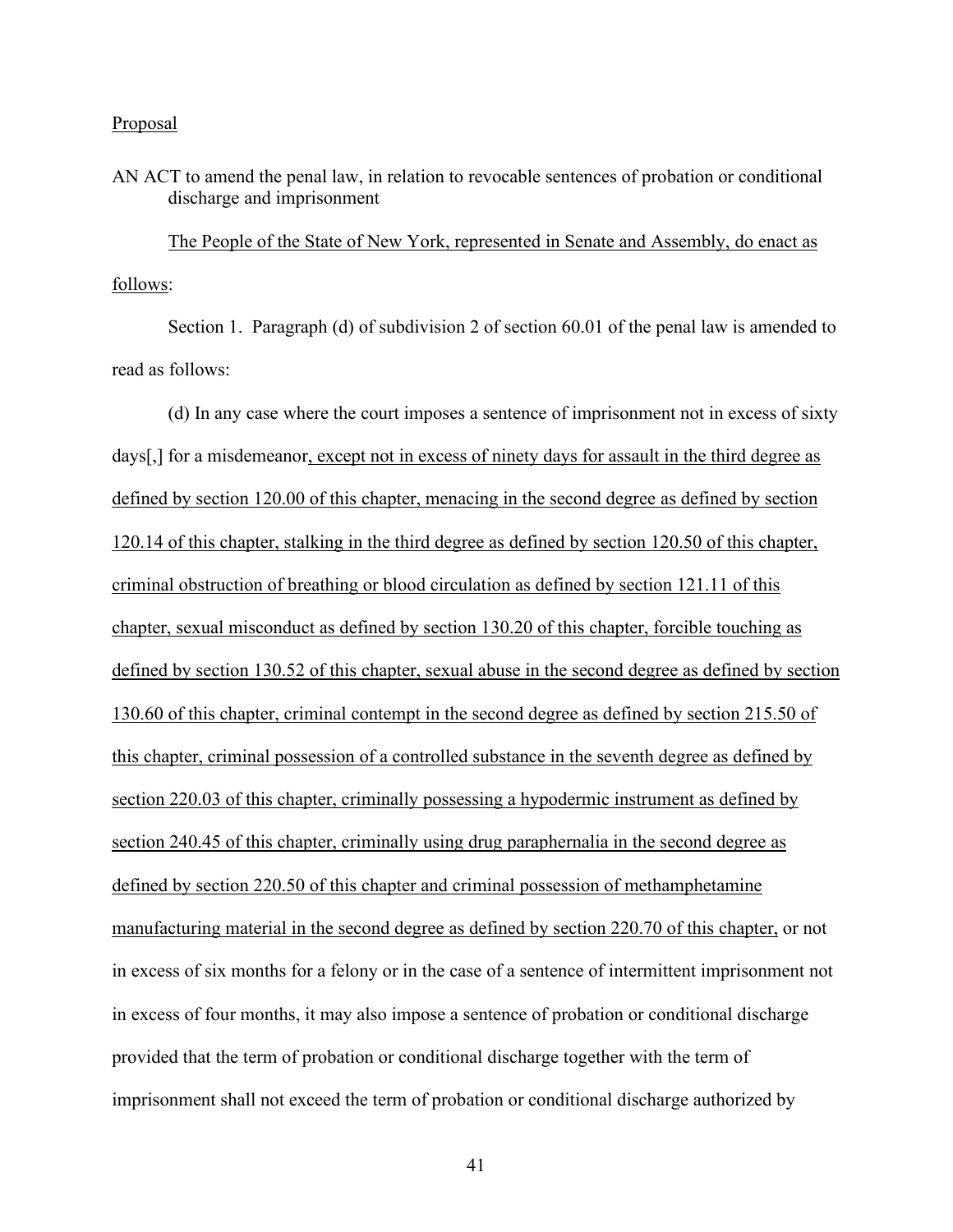article sixty-five of this chapter. The sentence of imprisonment shall be a condition of and run concurrently with the sentence of probation or conditional discharge.

§2. This act shall take effect on the first day of November next succeeding the date on which it shall become a law and shall apply only to offenses committed on or after such effective date.